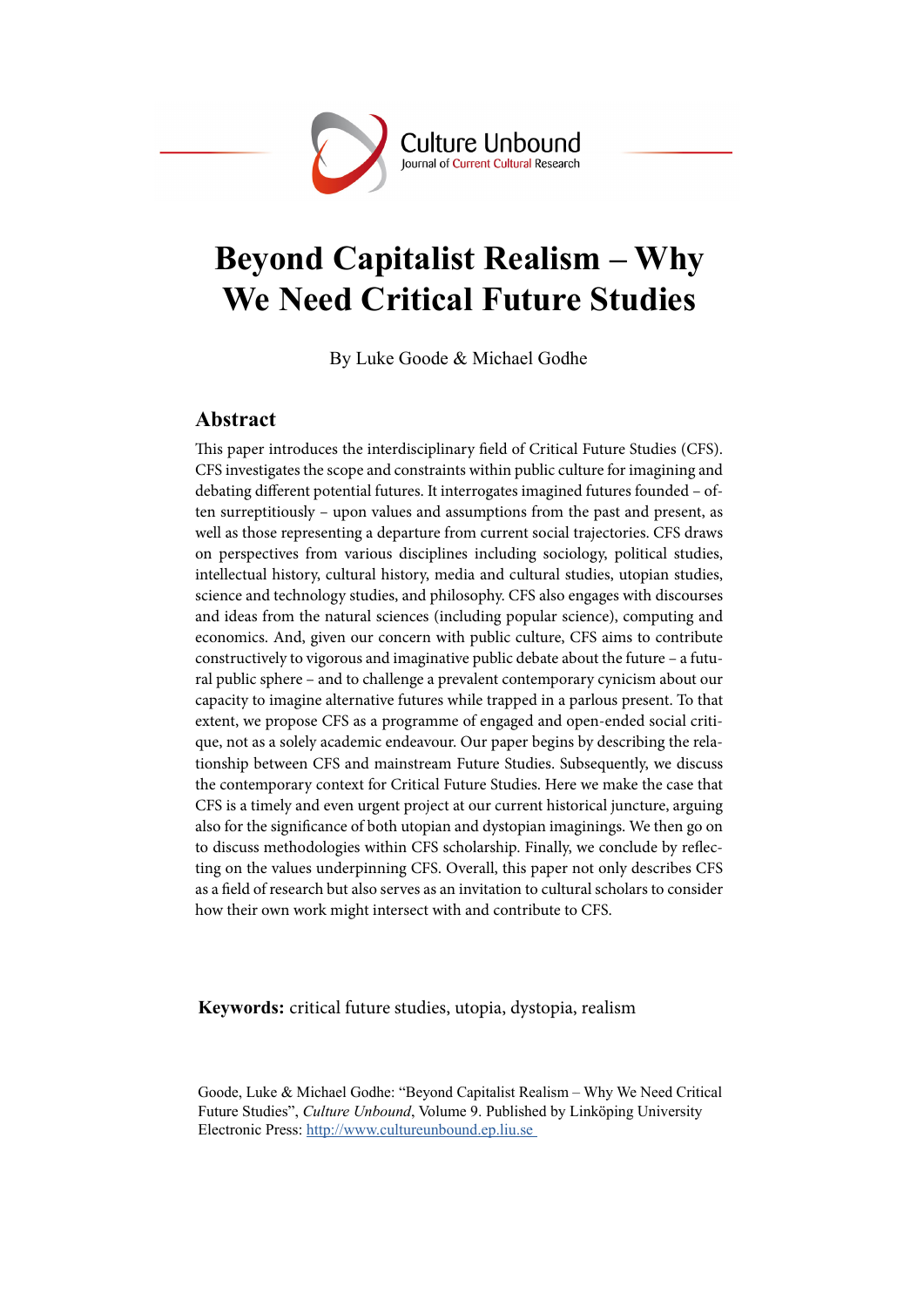T*is is how one pictures the angel of history. His face is turned toward the past. Where we perceive a chain of events, he sees one single catastrophe which keeps piling wreckage upon wreckage and hurls it in front of his feet.* T*e angel would like to stay, awaken the dead, and make whole what has been smashed. But a storm is blowing from Paradise; it has got caught in his wings with such violence that the angel can no longer close them.* T*e storm irresistibly propels him into the future to which his back is turned, while the pile of debris before him grows skyward.* —Walter Benjamin, 'Theses on the Philosophy of History' (1940)

> *Post-apocalyptic* f*ction has been moved to our Current A*f*airs section.* —sign at a Massachusetts bookstore following Trump's election victory

# **Introduction**

In this paper, we introduce the interdisciplinary feld of Critical Future Studies (CFS). Stated briefy, CFS investigates the scope and constraints within public culture for imagining and debating diferent potential futures. It interrogates imagined futures founded - often surreptitiously - upon values and assumptions from the past and present, as well as those representing a departure from current social trajectories. CFS draws on perspectives from various disciplines including sociology, political studies, intellectual history, cultural history, media and cultural studies, utopian studies, science and technology studies, and philosophy. CFS also engages with discourses and ideas from the natural sciences (including popular science), computing and economics. And, given our concern with public culture, CFS aims to contribute constructively to vigorous and imaginative public debate about the future – a futural public sphere – and to challenge a prevalent contemporary cynicism about our capacity to imagine alternative futures while trapped in a parlous present. To that extent, we propose CFS as a programme of engaged and open-ended social critique, not as a solely academic endeavour. This paper describes CFS in greater detail and sets out some of the major reasons why it can be seen as a timely and, indeed, urgent project. The paper also serves as an invitation to cultural scholars (understood in the broadest terms) to consider how their own work might intersect with and contribute to CFS.

Our paper begins by clarifying the relationship between our vision for CFS and the already long-established academic feld of Future Studies. In fact, the term "critical future studies" is not new, so our chosen label requires some discussion. In particular, it raises questions of epistemology, "macrohistory" and human agency. In short, our version of CFS stands with one foot inside and one foot outside mainstream Future Studies, and we describe this relationship in more detail.

Subsequently, we discuss the contemporary context for (re)inventing Critical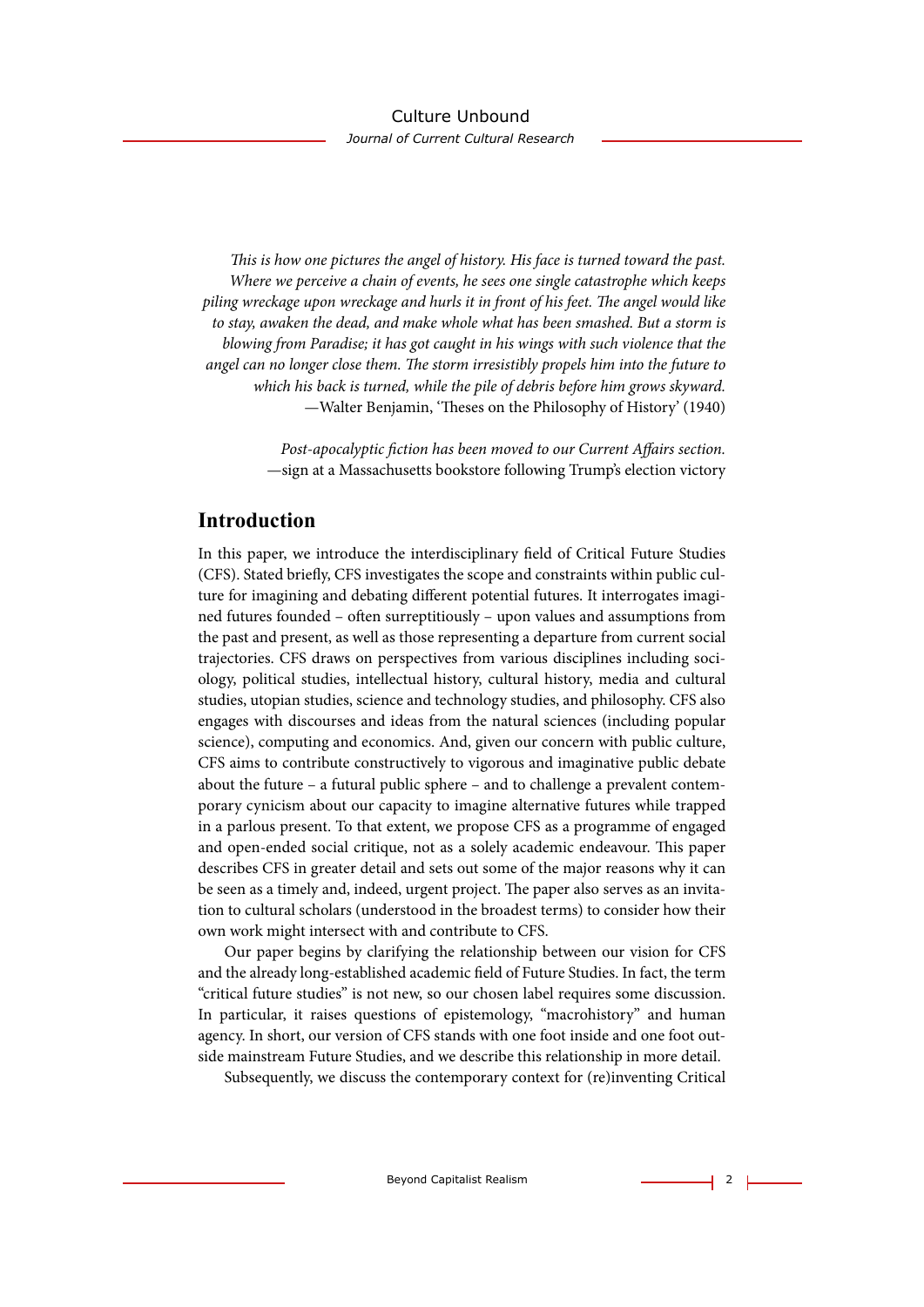Future Studies. We live in interesting, if not perilous times. On one hand, our capacity to imagine alternative futures has seemingly atrophied over more than two decades of neoliberal hegemony: "capitalist realism" (Fisher 2009) has meant persuading citizens that there is no alternative to the onward march of globalized markets, fnance capitalism, deregulation and environmental degradation. Yet the recent resurgence of Right-wing populist nationalism, frightening as it is, raises the possibility that neoliberalism is no longer the only game in town. Whether this is true of capitalism *per se* is, of course, debatable. Nonetheless, the future may be more open – perhaps more precarious – than it has appeared for some decades. Here we argue that, not only do we need an expanded repertoire of possible futures available for public consideration, but that both utopian and dystopian modes of imagination are vital for reinvigorating a futural public sphere. Modes of thinking about the future that claim to be realist are often, themselves, covert modes of utopianism. Moreover, there is something profoundly unrealistic in hoping we can maintain our current trajectories and institutional structures into the future while simply mitigating the side effects in piecemeal fashion – ecological damage is the most obvious marker of our unsustainable social order. There is a case to be made that imaginative ambition is now a prerequisite for averting catastrophe. Yet utopianism is still (with good reason) eyed with suspicion in many quarters, so we refect on its role within Critical Future Studies.

We then turn to questions of methodology. CFS interrogates visions of the future (or "futurescapes") from potentially any domain of culture, from popular science to science fction to Future Studies itself. And it's critically concerned with the "Future Industries", that is, institutions that enjoy the greatest powers of agenda-setting, horizon-setting and problem-defning in terms of the way society thinks and talks about the future. While CFS is an open feld of study, amenable to various methods of research and analysis, it is useful to sketch some of the key critical questions that CFS scholars can and should ask about both futurescapes and the institutions that produce them.

Finally, we conclude with a brief statement of the key values underpinning CFS: we see CFS as both rigorous and inclusive, but there is no sense in which it can claim to be value-neutral and it is important to acknowledge these values in our invitation for interested scholars to join this critical dialogue about possible futures and the ways in which we imagine and discuss them. Before proceeding, however, it is important that we acknowledge up front the limitations of our own perspectives as two male, European scholars: if our sketch of CFS seems unduly culture- and gender-blind, we hope that interested readers will view this not as closure but as an invitation to consider ways in which, for example, indigenous, Southern and feminist perspectives would form vital aspects of CFS going forward. We intend this paper to signify, frst and foremost, the impetus for a much larger conversation.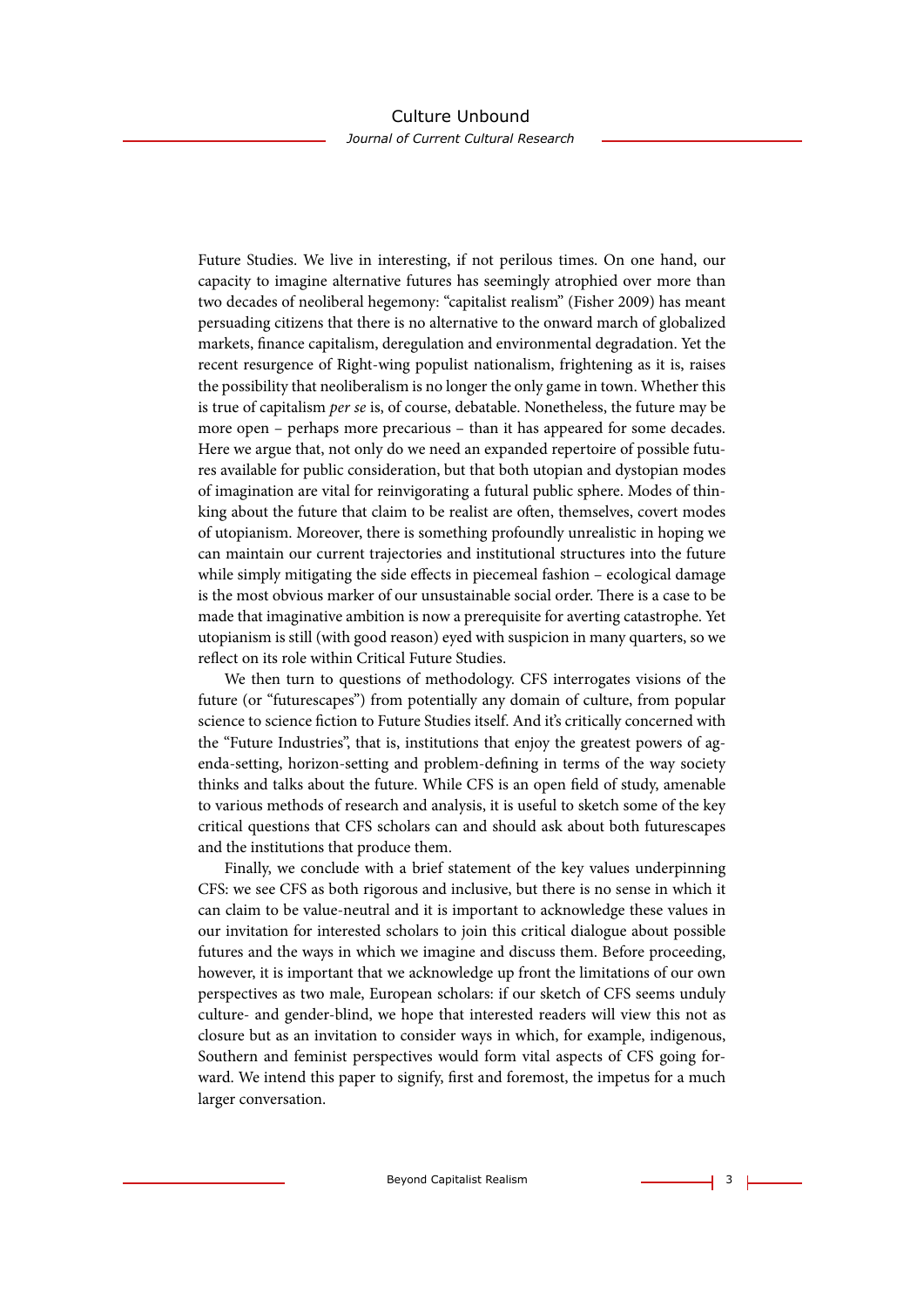# **CFS and Mainstream Future Studies**

Future Studies is a long-standing, multidisciplinary field<sup>1</sup> which CFS both intersects with and diverges from. In providing only a brief description of how, we risk presenting a caricature of what can, with all due caution, be termed mainstream Future Studies. Our aim is not to misrepresent or annoy mainstream Future Studies scholars but simply to highlight some distinguishing characteristics of CFS. These differences are better understood as tendencies or matters of emphasis rather than clean breaks. The meanings, vocabularies and values of mainstream Future Studies are themselves matters of periodic contestation rather than neat consensus (Sardar 2010) – for example, questions arise as to whether Future Studies is primarily interpretive or empirical; whether it should focus on forecasting, "backcasting" (how actions in the present might bring about specifc futures), or "foresight" (envisioning alternative future scenarios); or how closely Future Studies should align with institutional strategic planning interests.

Heonju Son (2015) provides a useful thumbnail sketch of Future Studies as passing through three periods: a mid-20th century phase focused on scientifc and technological progress, concerned especially with forecasting and "rationalizing" visions of the future; a second phase beginning in the 1970s, increasingly concerned with global visions of the future and increasingly entwined with global business interests; and a third phase beginning in the 90s, characterized by a fragmentation of views of the future and by the prevalence of neoliberal institutions and worldviews. Son's (necessarily simplifed) schema, points to an "identity crisis" within Future Studies during this third phase. This resonates with our own efforts to reinvigorate the study of the future. However, we have no ambition either to reinvent or challenge the entire feld of Future Studies. Nor do we intend to contribute to the cycle of "fruitless reinvention" that Ziauddin Sardar (2010: 177) identifes as a problematic tendency within Future Studies. Our more modest aim is to foster a feld of study (CFS) that sits both within and alongside the broader feld of Future Studies.

Briefy, we envisage several tendencies within CFS that give it a distinctive flavor. Firstly, CFS is heavily invested in cultural analysis. This does not mean treating matters of economy, politics or technoscience as somehow of secondary importance in shaping the future. But in terms of shaping society's capacity to imagine and deliberate on potential futures (and therefore to steer towards or away from specifc scenarios), we are always and unavoidably dealing with matters of culture. In part this means taking seriously popular culture (from science fction flms to populist news outlets) as a rich repository of imaginative futurescapes more so than mainstream Future Studies – which gives greater priority to expert knowledge – has tended to do. It also means acknowledging that our societal capacity to imagine, desire or fear particular futures is as much an afective as it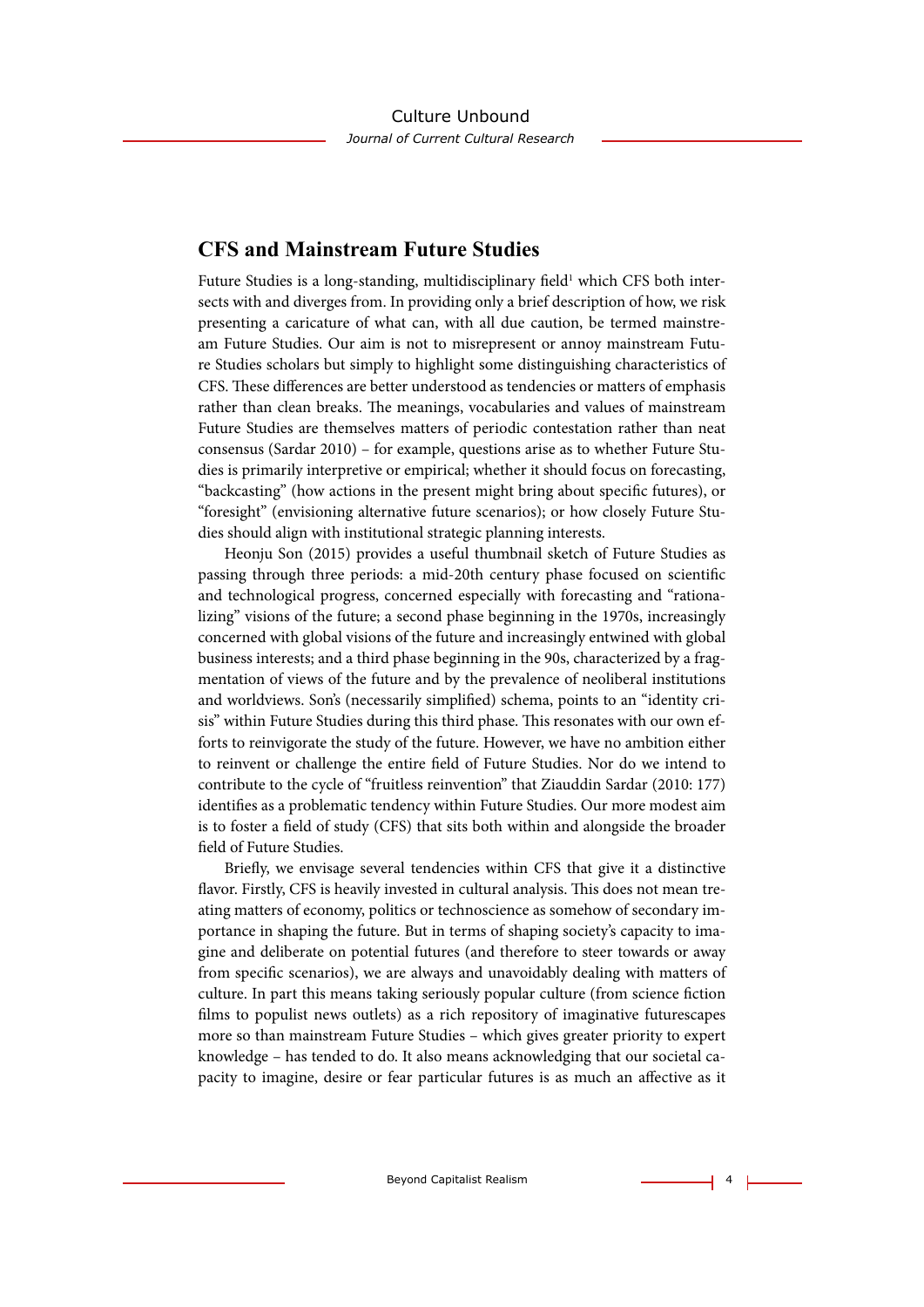is a cognitive process. CFS is heavily concerned with the ways in which certain futurescapes carry afective weight, and also with the ways in which they compete for legitimacy. To that extent, the future is a matter of public culture. Herein lies a further distinguishing feature of CFS: it openly declares its commitment to the democratization of the future and its antipathy towards a technocratic ethos that claims the future is best left to the experts (though it must also be critical of the current populist vogue for delegitimizing expert knowledge on, for example, climate science). What this means in practice could (and should) be debated and contested at length, but for now it suffices to note the "critical" in CFS signifies a project that, while not narrowly aligned with any single future-oriented political platform, makes no pretence towards disinterested science. We will have more to say about the values and impulses underpinning CFS in the conclusion.

The term "critical future studies" is not a wholly new coinage. It is sometimes used to identify a particular (and usually rather marginal or secondary) branch of Future Studies. For example, Sohail Inayatullah identifes it as one of four dimensions of the wider feld, the other three being predictive, interpretative and anticipatory action-learning Future Studies. He characterizes critical future studies as that which seeks to "*un*defne the future" and which is not concerned merely with predictions or comparisons:

Critical future studies asserts that the present is fragile, merely the victory of one particular discourse, or way of knowing, over others. The goal of critical research is to disturb present power relations through making problematic our categories and evoking other places, scenarios of the future. Through this distance, the present becomes less rigid, indeed, it can become remarkable. The spaces of reality widen and the grip of neorealism, of the bottom line, of the predictive approach loosens; the new is possible. (2007:10)

By Inayatullah's depiction, CFS posits that the discourses we use to imagine the future are never neutral and shape the kinds of futures that can actually come to pass. This is true at the level of substantive future scenarios: for example, a future in which every citizen is guaranteed economic security only becomes a possibility as the Universal Basic Income (once "unthinkable") enters the agenda of public debate. But this constructivist point is also valid down to the level of language: for example, whether we talk of "populations" or "communities" can shape the kind of assumptions we are liable to make about the scale, organization and social relations of possible future societies. The point of Critical Future Studies, in this view, is to defamiliarize unquestioned, sedimented or "common sense" discourses of the future, to shake them up in order to broaden the field of possibility. This, in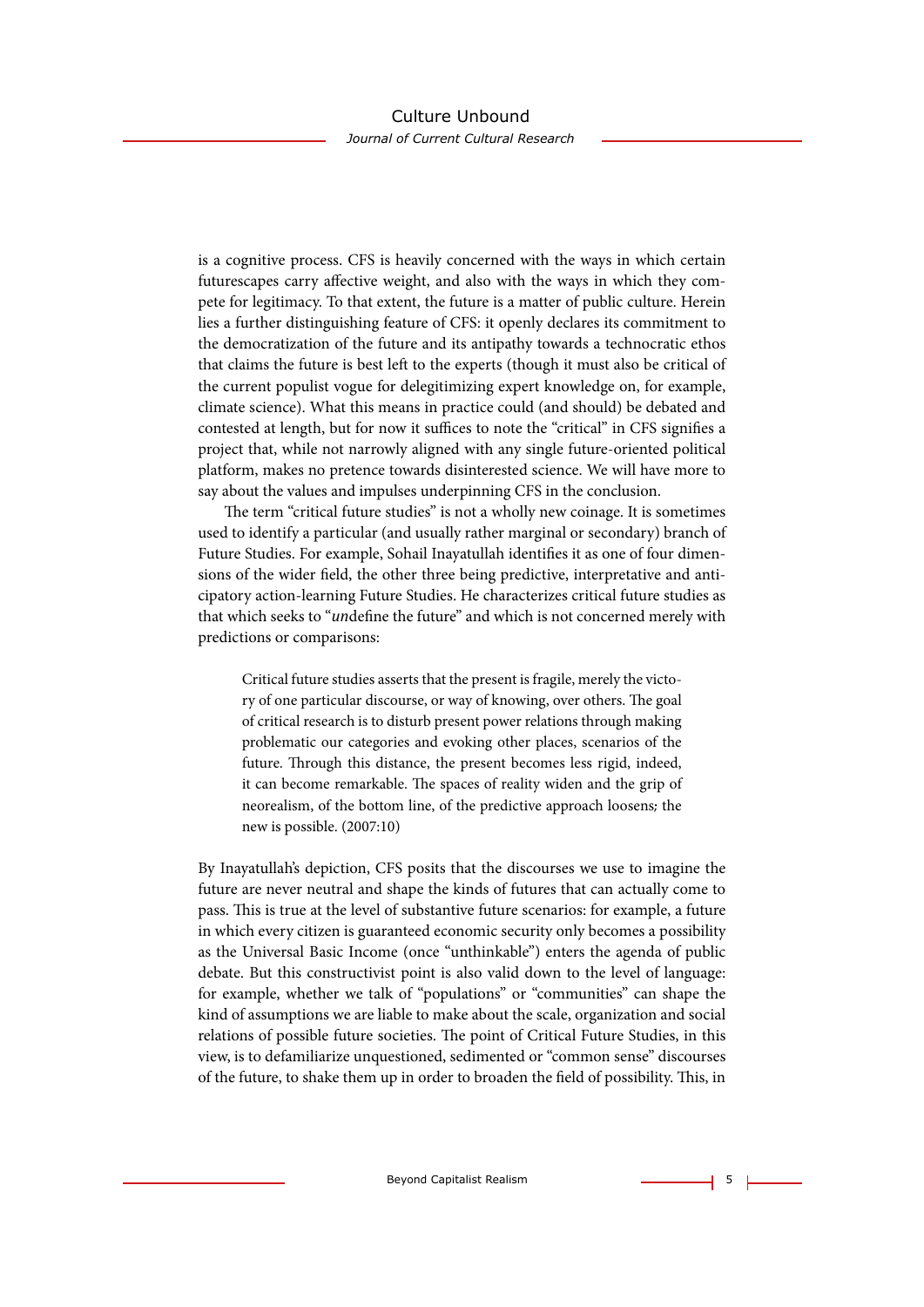contrast to other domains of Future Studies, becomes the central focus rather than prediction or forecasting.

What we mean by Critical Future Studies intersects with Inayatullah's description. In particular, he usefully highlights how Future Studies itself can be rendered more refexive in terms of the values and assumptions it operates with. But there are some important qualifcations that must also be raised. Firstly, while sympathetic to the claim that discourses and "ways of knowing" shape the past, present and future, we do not begin from the strong constructivist assumption that the present (or, by extension, the future) represents the fragile victory of just one dominant discourse. Both present and future are better understood as shaped by contested and competing discourses, even if one predominates. In fact, a hegemonic worldview, such as the one commonly labeled "neoliberal", is itself never fully singular and encompasses multiple defnitions and variants – this multiplicity may actually add fexibility and resilience to neoliberalism rather than fragility. Furthermore, it is important to note that discourses and ways of knowing are inextricably entwined with material forces (economics, institutions, violence, the biosphere and so forth). Again, the upshot is that both present and future may not be as easily "loosened" as we might wish! Strong constructivism risks becoming a form of cultural determinism. In our conception of CFS, we think it's important to entertain the possibility that the future is "overdetermined", that is, that the intricate interplay of factors shaping the future (including material, biological and cultural factors) can be characterized by radical complexity. For us, CFS must welcome epistemological pluralism: a rich futural public sphere implies the inclusion of diverse intellectual as well as political perspectives, including those that prioritize forces of contingency, emergence and complexity as well as variants of soft determinism (political, economic, technological, biological and cultural, for example).<sup>2</sup>

This leads to the question of agency. Inayatullah's characterization risks implying that critical future studies rests on the assumption that the hegemonic power relations of the present are "fragile" and rather easily challenged through a deconstructive move, and therefore that the future may be rather easily prized open. This would be idealistic in both the everyday and philosophical senses of the term: naïvely optimistic and prioritizing the power of ideas above material forces. We argue that CFS can and should remain agnostic in terms of "macrohistory", that is, models deployed to understand the movement of history. Macrohistory is already a signifcant feld of inquiry within Future Studies (e.g. Galtung and Inayatullah 1997). For our purposes, while individual CFS scholars may advocate for (or assume) specifc models of historical change, CFS does not necessitate grand theoretical claims about the scope of human agency. Tis would, in fact, constrain, rather than open up, dialogue about potential futures. Must we assume that human beings have the capacity to steer history to their own ends if we believe that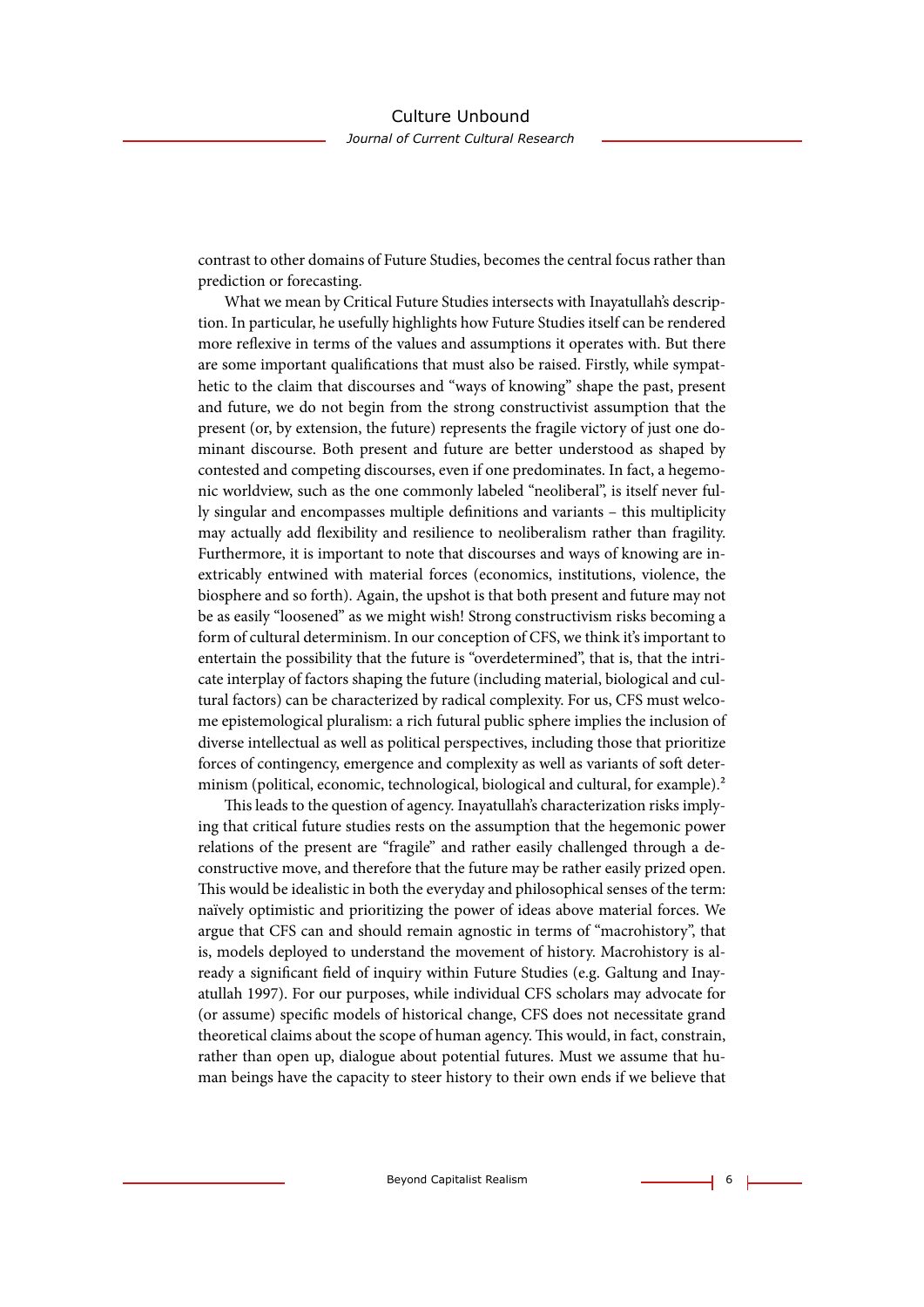# Culture Unbound

*Journal of Current Cultural Research*

studying the future is an important part of our democratic life? Our perhaps counterintuitive response would be no, it isn't necessary. So long as we rise above pure fatalism to some degree and entertain the possibility that human agency can make a diference (large, small, predictable, unpredictable), and so long as we hold that leading a rich life in the present means at least engaging with questions of the future, then we need not start from the assumption that we can "steer" our own future or, more radically, our own species evolution as, for example, the transhumanist movement would claim (e.g. Young 2005). Indeed, and without reprising tired debates about the postmodern condition, the progressive waning of such Enlightenment hubris – at least outside hi-tech corporate elites – may be a defning tendency of contemporary Western culture. As such, a more inclusive project of reopening the future is one that reveals glimpses of various kinds of meaningful human agency, however partial, and not grandiose scenarios based on humanity "mastering" its own destiny – a discourse with questionable Western, masculinist and rationalist underpinnings.

Tis raises another constraint in Inayatullah's description of critical future studies. The deconstructive project of disrupting and dethroning powerful common-sense assumptions baked into dominant discourses of the future is necessary but not sufficient work. In our conception of CFS, it must be complemented by a reconstructive turn, seeking out visions of the future that may otherwise remain on the margins of public culture. As discussed in the later section on methodologies, CFS interrogates discourses of the future not solely to knock them of their perches but also to contribute productively to expanding the repertoire of ideas about the future available for public deliberation.

# **Utopia/Dystopia – Why We Need Critical Future Studies Today**

Critical refection on our capacity to imagine potential futures is surely valuable at any point in history. Indeed, framing the future as a human project has been a recurrent theme throughout modernity. We should also be wary of assuming that our own times and current predicaments are somehow of special importance: writing about the hyperbolic contemporary fascination with the internet and comparing it with late 19th century claims about the telegraph, Tom Standage (1998) identifes the 'chronocentrism' to which we are always prone. Caveats aside, we do, however, want to suggest that the project of critical future studies is especially urgent at our current historical juncture. Narrating this briefy requires broad brushstrokes and simplifcations but it's important nonetheless to refect on this context.

A number of recent global events have cast the future in a new (and radically uncertain) light. A spate of protest movements from the Arab Spring to Occupy to Black Lives Matter (Mason 2013), coupled with the rise of new forms of political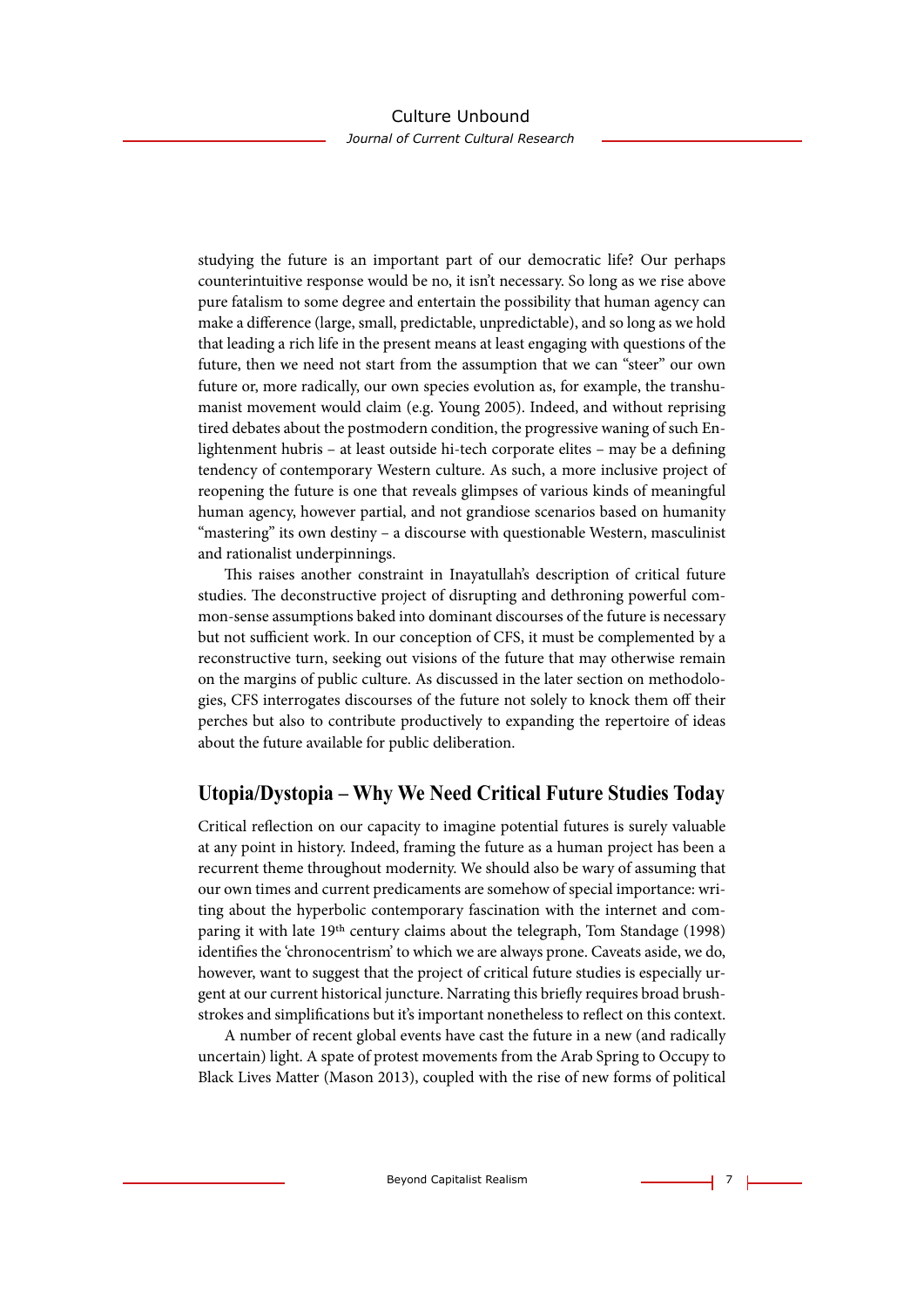populism (dominated but by no means monopolized by the variants of right wing neo-nationalism), all signal profound dissatisfaction with the institutional status quo in many parts of the world. Global capitalism and liberal democracy (as it has been traditionally practiced) still govern much of our world but their legitimacy is subject to unprecedented questioning. Meanwhile, reports of the irreversible consequences of climate change are piling up. Calls to rethink the future have reached a crescendo in recent years. Meanwhile, images of potential (most ofen dystopian or apocalyptic) futures proliferate in popular culture.

However, this renewed questioning of the future follows on from – and reacts against – a prolonged period in which the neoliberal mantra "there is no alternative" (infamously sloganized by Margaret Thatcher) enjoyed exceptional dominance. Alternative futures were kept largely off the agenda following the collapse of world's second superpower and Francis Fukyama's declaration of the "end of history". This despite the irony that the origins of neoliberalism itself can be seen as the planned application of a utopian blueprint for an alternative society, crafed in Mont Pèlerin and Chicago, and pitted against the consensus politics of welfare capitalism prevailing in Western democracies. Politicians of Left and Right in Western (and increasingly in non-Western) societies came to accept the new neoliberal consensus, and despite the visible negative consequences (cyclical economic crises, rising inequality and environmental degradation, for example), questioning the fundamental principles was easily marginalized and debating alternatives stigmatized as naïve or dangerous utopianism: realism was the prevailing wisdom. But while overt political utopianism was successfully suppressed for the best part of two decades, a technological utopianism fourished. Where the space race faded in signifcance, the internet stepped in.

There is no question that utopian ideas since the  $19<sup>th</sup>$  Century "have become closely intertwined with a belief in the blessings of science and technology", ofen expressing a "sense of the sublime", as philosopher Rein de Wilde (2000: 1-7) points out (see also Nye 1994). New technological achievements have provoked admiration and astonishment, and continue to do so. The blessings of science and technology have promised us golden futures of prosperity and sustainability, without war and poverty. Communications revolutions from the telegraph and the train to the Internet have promised us the end of geography, a future without limits or borders.

Utopian energy has, in recent decades, been most readily found among what de Wilde calls the futures industry, i.e. "various (postmodern) technocrats" who gained signifcant ground in the 1990s, "such as cyber gurus, digerati (prophets of digital life), management consultants, and transhumanists – who specialize in selling bright futures" (2000: 4). The information society, for example, appeared as the symbol par excellence for modernity and progress in the Western World towards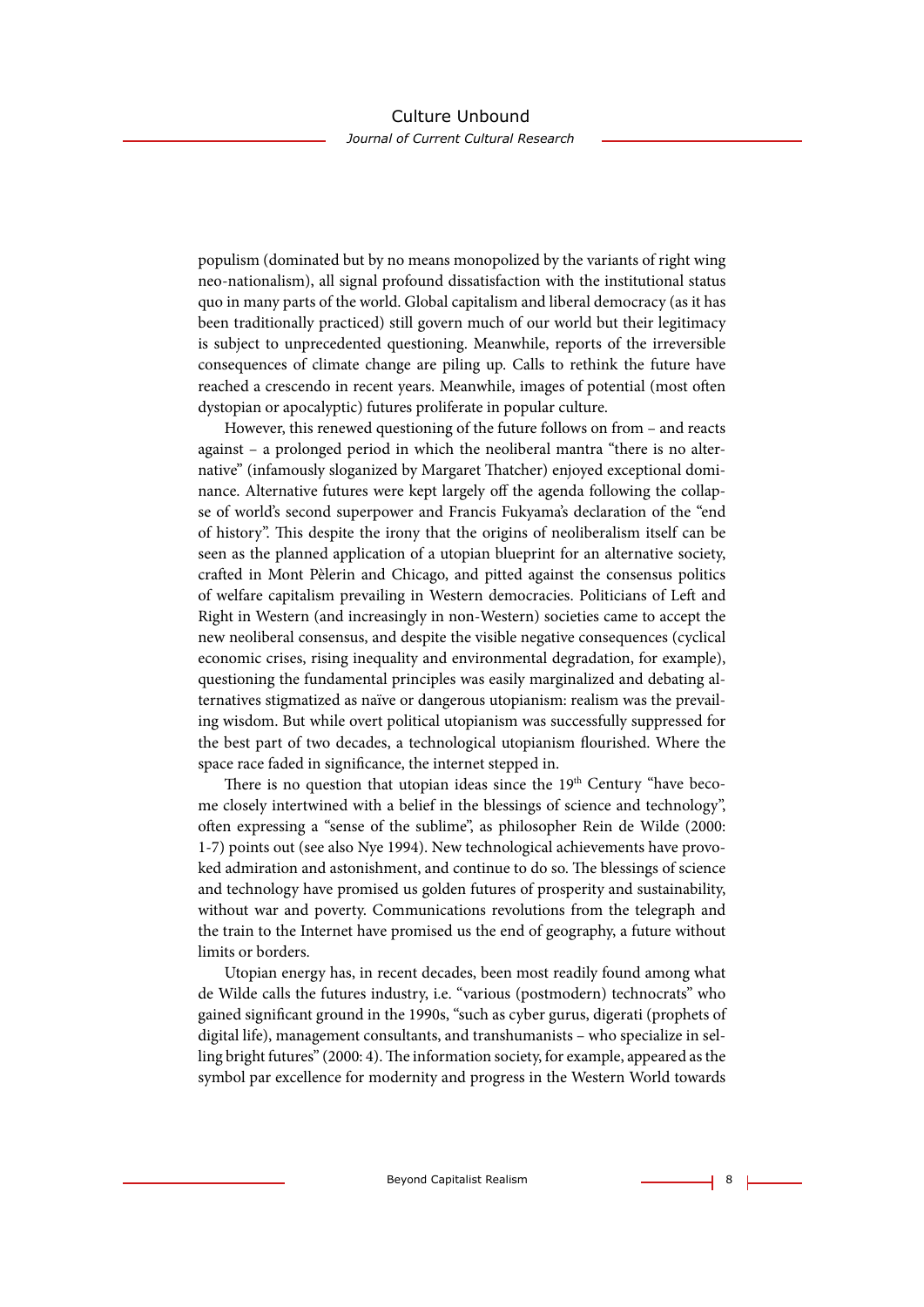the close of the 20th and through the dot.com bubble (cf. Johansson 2006). This was the era of the "digital sublime" (Mosco 2004). Dominant discourses on communications revolutions were implicitly and sometimes explicitly founded upon technological determinism – even technological fate or destiny. The view prevailed that information technologies were the *sine qua non* of economic, social and cultural progress.

Because the futures industry valorized technology above human agency as the object of its utopian gaze, this enabled it to enjoy a virtual monopoly on the utopian imagination during an era in which political utopias were discredited and even taboo. In fact, in the late 20th century, the apparent demise of any viable alternatives to market capitalism allowed the technocrats to smuggle in a utopia comprised of both technological salvation and unfettered markets, while disguising it as realism. As political scientist Wendy Brown argues:

This loss of conviction about the human capacity to craft and steer its existence or even to secure its future is the most profound and devastating sense in which modernity is "over". Neoliberalism's perverse theology of markets rests on this land of scorched belief in the modern. (cited in Vint 2016: 11)

Tis kind of future thinking, at once realist *and* utopian, has generally retained a belief in progress and a sense of the sublime but, as historian Carroll Pursell claims, "science and technology, once agents of progress, became its measure instead… Technology, afer all, is not something that merely happens to us; it is something we have created for certain purposes, not always acknowledged" (2007:  $x$ ; cf. Marx 1994). The future is and should be open – or at least negotiable – but the utopian belief in progress found in the futures industry make us "imagine the future only as an intensifcation of the present" (Vint 2016: 7).

Drawing on sociologists Barbara Adam and Chris Groves, utopian theorist Ruth Levitas extrapolates their distinction between *present future* and *future present* to utopian theory: "Present futures are imagined, planned and projected in and for the present: the future appears from the standpoint of the present. Future presents are both imagined and produced by actions in the present" (Levitas 2013: 129–130). Present futures, based on free market utopias and the technological sublime, appear in large part "inevitable" (e.g. Kelly 2016) and therein lies their realist disguise and their ideological potency.

The dominance of the present future today has, according to science fiction scholar Sherryl Vint, turned the future into "a site of crisis", where hegemonic global liberal capitalism is narrowing our imagination: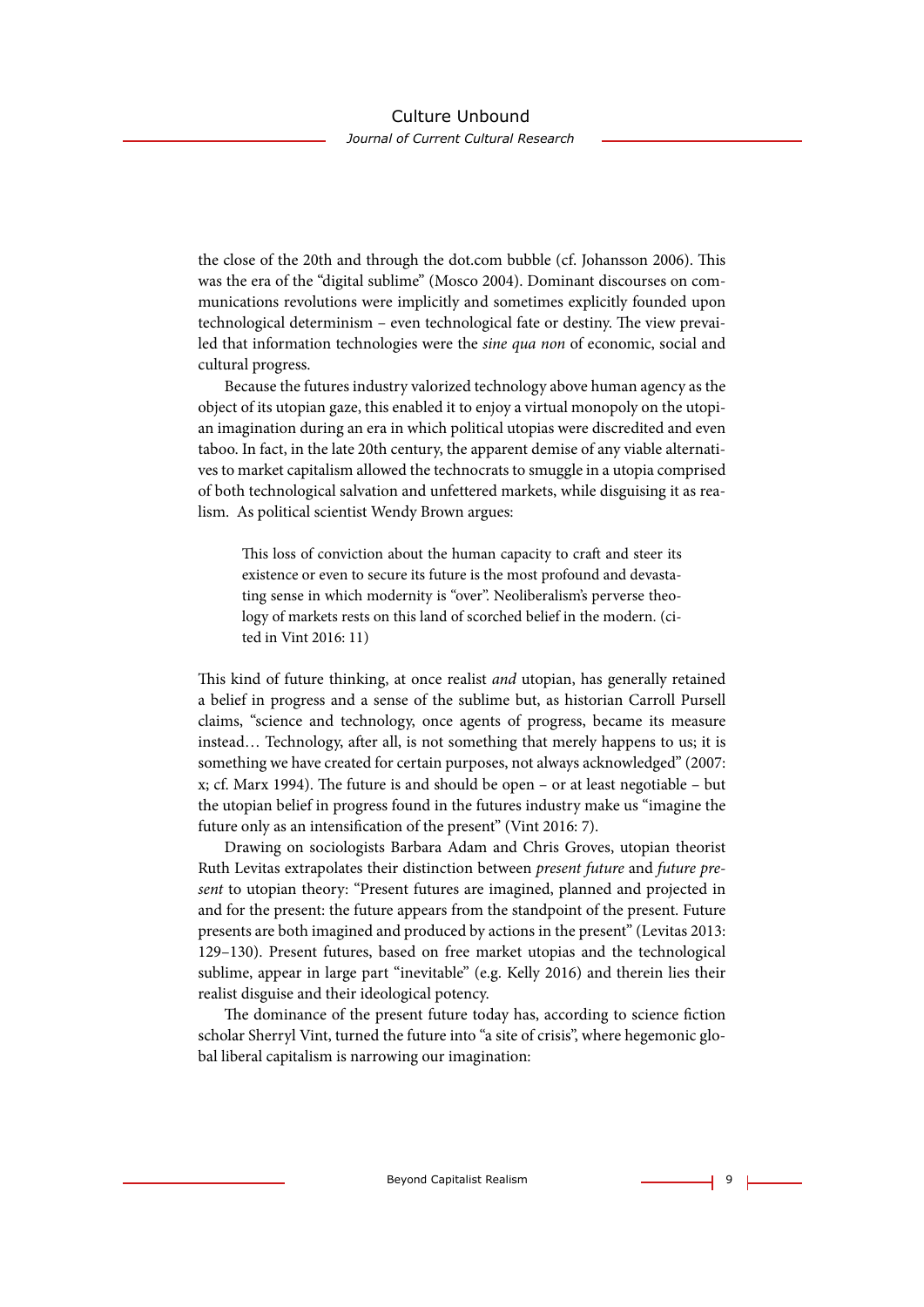the future is only more of the present, more of the same capitalist values and sites of invisibility – as the present in which some of us already live – while the actual present pales in comparison to the techno-product-saturated future to which we aspire. (2016: 12)

Various authors on the post-Marxist Left have produced perceptive diagnoses of our entrapment in this present future. Mark Fisher, for example, narrates the "slow cancellation of the future" (2014: 2-29), and the autonomist activist/theorist Franco Berardi (2011) has argued elegantly that the Lef must now learn to live "after the future". However, such works not only diagnose but risk reproducing a pervasive sense of pessimism or "Left melancholy" (Brown 1999). If our present course (economic, environmental, geopolitical) is indeed unsustainable, then there is no sense in which we can avoid a radically diferent future, be that a desirable or repugnant one. As such, "develop[ing] a positive version of the future" based on "socio-cultural ethics, wisdom, imagination and responsibility" (Levitas 2013: 130), becomes necessary in avoiding the twin pitfalls of abdicating to technocratic prescriptions or falling into political despair.

Recent years have indeed seen growing attempts to reclaim the utopian imagination from the futures industry and to challenge technocratic visions of progress which abandon political agency in the name of realism. This can be witnessed in diverse forms of activism. For example, regardless of their merits and efficacy, movements such as Occupy and Black Lives Matter have articulated an audacity (and "realist" critics would claim naivety) of ambition in calling for the end of "1% capitalism" and structural racism respectively. Of course, both movements (one now dissipated) have been characterized by tensions between those who hold to the radical goals of institutional reinvention and those who believe piecemeal reform is their best hope. We have also witnessed a resurgence of interest in utopian thinking at the interface between academia and politics. Levitas' project to rethink sociology in terms of "utopia as method" is a notable example, as are growing interventions by progressive economists who seek to put once unthinkable issues on the agenda such as the universal basic income, radical reduction of the working week through automation, and a post-capitalist commons economy (e.g. Srnicek and Williams 2015; Bregman 2016; Frase 2016).

Levitas states that the "repression of active engagement with alternative possible futures has given way in recent decades to wider consideration of utopia in sociology and social and political theory" (2013: 127). She concedes that much of this has been ambiguous, avoiding direct use of the much-maligned concept of utopia. But, steadily, the concept of utopia is enjoying a resurgence. Vint, for example, argues for the "urgent need for genuinely open and new futures, the need to reclaim the power to imagine the future outside of industry-produced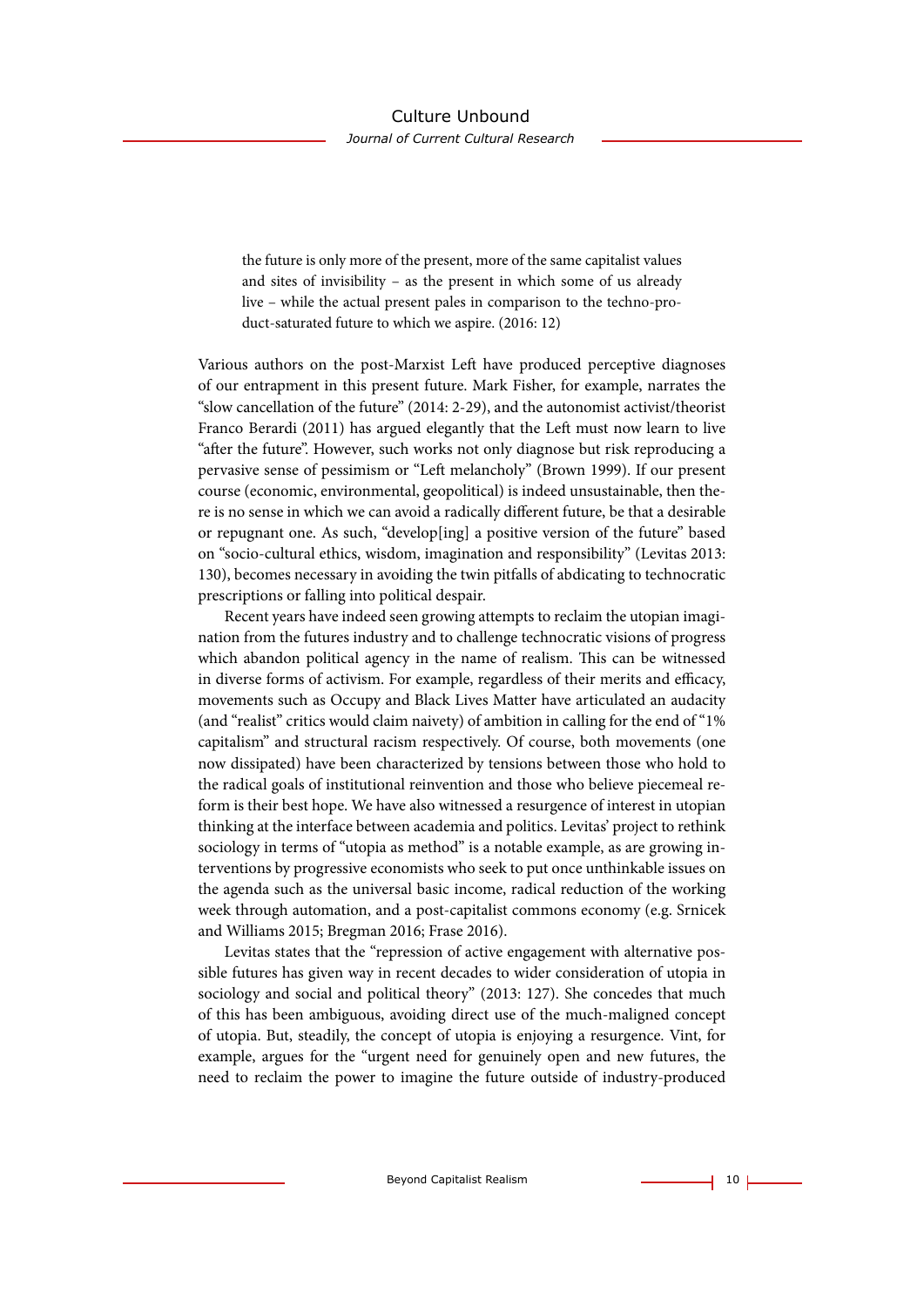advertising images" (2016: 8). As a science fction scholar, it's unsurprising that Vint emphasizes the role of speculative fction in imagining alternative futures. We would also point to the urgency of a "speculative sociology" and, more broadly, speculative and utopian cultural analysis. Glimpses of alternative (and better) futures can be found in every conceivable corner of public culture, from popular science to political activism, and these all merit our (critical) attention. Utopian thinking can – and we would argue *should* – be deployed in the service of opening up the feld of imagined futures. Utopias, "far from providing us with blueprints of the future" (Vint 2016: 8; see also Jameson 1982), are vital insofar as they expand rather than shrink our horizons.

In fact, we suggest that both utopian *and* dystopian modes of imagination are important nutrients for a revitalized futural public sphere. This requires some explanation. The first point to make is that utopian thinking does not necessarily imply a singular, closed or fnished model of an alternative society. Certainly, the history of utopian thought abounds with examples that aspired to be complete visions of the alternative society. This is true not only of communist and fascist political utopias but also progressive literary utopias of the 19<sup>th</sup> and early 20<sup>th</sup> centuries, such as Edward Bellamy's *Looking Backward* 2000—1887 (1888), William Morris' *News from Nowhere* (1890) and H.G. Wells' *A Modern Utopia* (1900). Unlike the aforementioned political utopias, however, these texts – which, written before the horrors of the 20th century, now seem politically naïve, at best – can be read merely as generative thought experiments that added to the available repertoire of images of the future available to the contemporary public sphere. Of course, they could also be read as standalone manifestos: for example, *Looking Backward* inspired the rise of Bellamy Clubs dedicated to implementing its utopian ideas. But the aggregate impact of these works was to broaden, rather than narrow the imaginative canvas. For example, Bellamy's utopia speculated on the then radical policy of industrial nationalization, something which would become a political norm some half-century later (not exclusively thanks to *Looking Backward*, of course).

In any case, literary utopias since the 1960s shifed away from holistically imagining full-fedged utopian societies towards describing the utopian impulse in, for example, human interrelations, as have been emphasized in feminist utopian studies (Godhe 2010). In one of the most famous feminist science fction novels of the 60s, T*e Le*f *Hand of Darkness* (1969), Ursula K. Le Guin imagines a planet inhabited by a species without gender. The utopian energy is not found in societal perfection but in the thought experiment of a world in which interpersonal relations are not structured by prejudices of gender. Utopian thinking, in short, can disrupt common sense assumptions about what is "realistic" and challenge us to question whether and how we could rethink and reshape society. And if, as sugge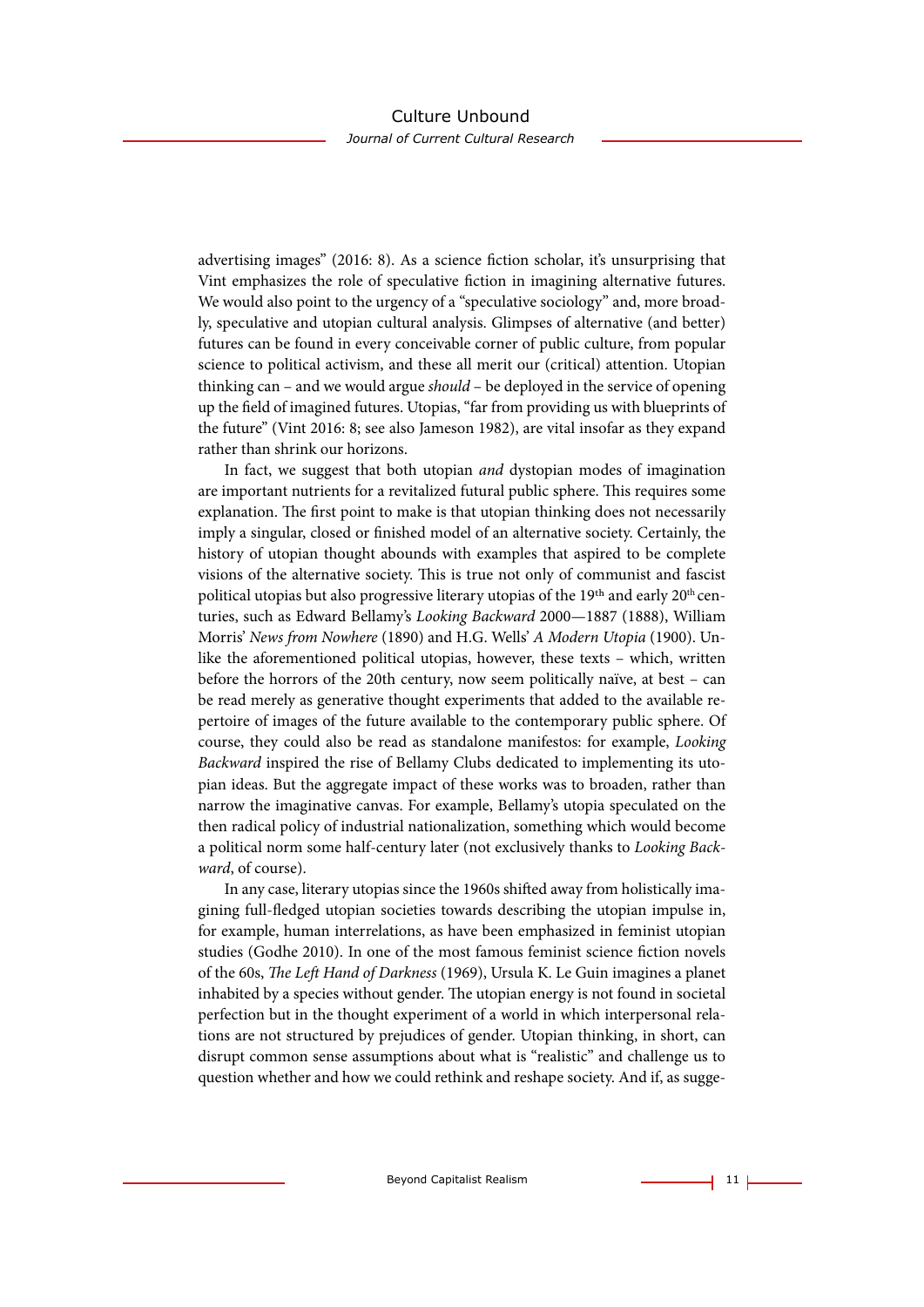sted earlier, garnering public engagement with the future is an afective as well as a cognitive problem (for example, fatalism is an issue of sentiment, albeit intimately connected to the availability of plausible proposals for change) then we need to consider seriously the role utopian thinking can play in countering hopelessness (cf. Bacciolini & Moylan 2003).

Within popular culture today, we are more likely to encounter dystopian than utopian thinking. But it would be a mistake to assume that images of dystopia are inherently corrosive for a futural public sphere. The appeal of recent cultural texts such as T*e Hunger Games* novels (2008-2010) and flms (2012-2015), *Snowpiercer* (2013) or *Children of Men* (2006), lies not least in the way they use futurescapes to hyperbolize our current societal trajectories and sharpen our focus on a catastrophic 'future-to-be-averted'. This could be said also of the most famous 20th century literary dystopias: Zamyatin's *We* (1921), Huxley's *Brave New World* (1932) and Orwell's 1984 (1949). But more so than their 20<sup>th</sup> century counterparts, recent fctional dystopias such as those mentioned above also run against the grain of hopelessness, featuring narratives of resistance and overcoming, ofering beacons of hope against intensely bleak backdrops.

In sum, then, we suggest that dismissing utopian or dystopian thinking as exaggerated, naïve, unrealistic and therefore unhelpful in debating alternative futures misses the point. Firstly, the futural public sphere contains an important afective dimension in which hope (not to be confused with optimism – we will return to this in our conclusion) or excitement or a sense of drama about the future invites participation and public engagement, while sober realism and forbidding expert discourse, and certainly cynicism or fatalism, work in the opposite direction. Even on a cognitive level it is far from clear what it means to 'exaggerate' given the precarious state of today's economics, geopolitics and ecology: the spectre of collapse and catastrophe makes radical thought experiments all the more necessary (Cf. Bradley and Hedrén 2014). As "raw ingredients" (rather than fnal statements), utopian and dystopian futurescapes –whether as fctions or literal scenarios – have an important role to play in a revitalized futural public sphere. Not least, they can provoke us to think in diferent temporalities (centuries, rather than electoral cycles, for example); they can flex our imaginative muscles; and, significantly, they can move us. To clarify, this is an argument for including and taking seriously utopian and dystopian imagination as part of the futural public sphere: it is not an argument against the 'realistic' or the ameliorative and it is certainly not an argument against the vital role of expert knowledge.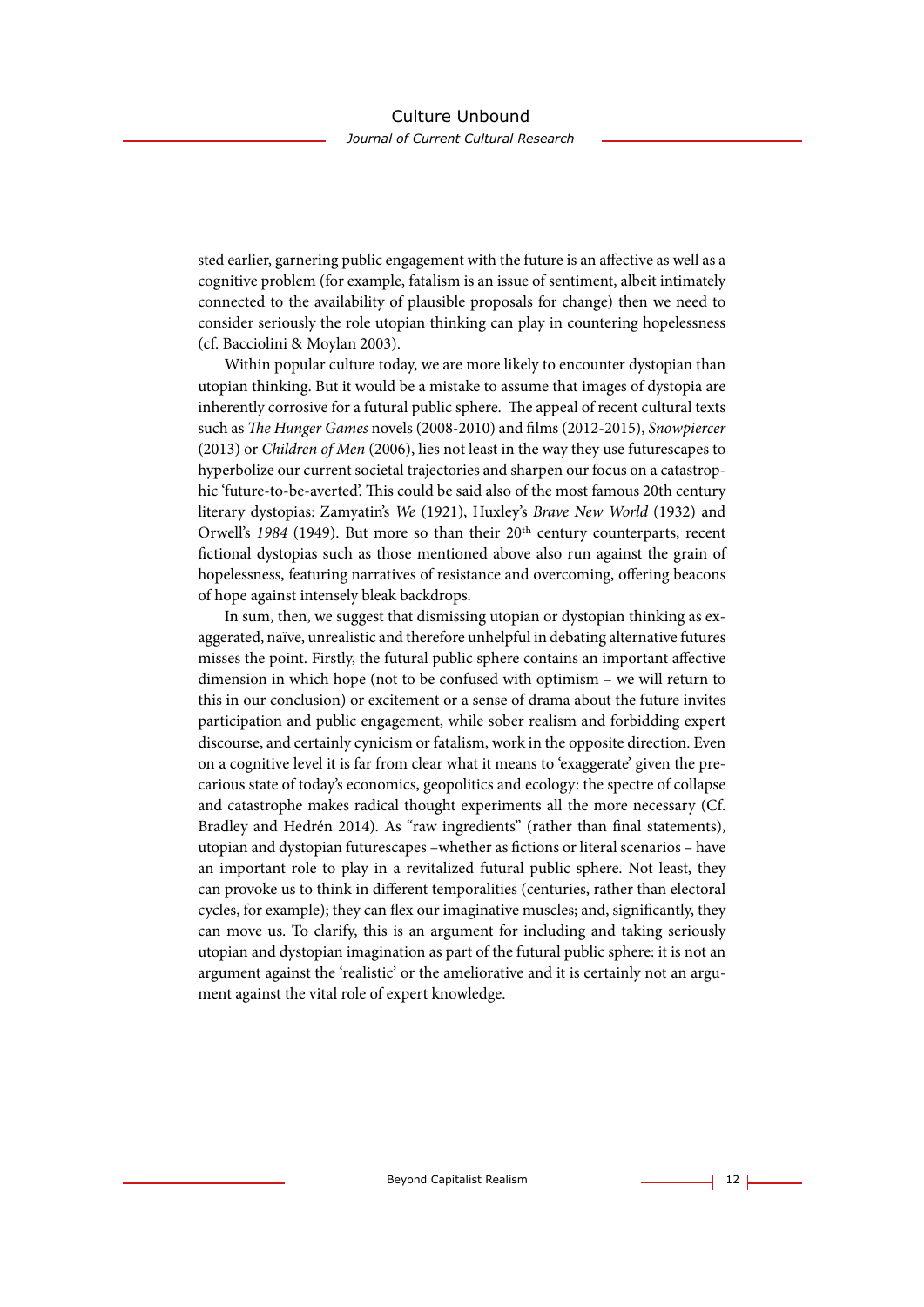# **Critical Future Studies and Methodology**

It should be clear by now, given our stated aims and interests, that CFS invites methodological pluralism and multidisciplinary contributions. So our aim in discussing methodology is not to be prescriptive but to ofer an indication of some key ways in which we CFS scholarship can focus its energies in terms of its objects of study and its approaches to data. This will inevitably reflect our own disciplinary backgrounds and biases. For example, we do not discuss quantitative methods but this in no sense implies that statistics (e.g. surveys about perceptions of the future), data analytics (e.g. patterns of online discourse about future-related topics) and other quantitative approaches cannot make important and rich contributions to critical studies of the future. As an emerging feld of study, we anticipate that methodological approaches will develop in ways we cannot yet envisage. With that in mind, what follows is just one way of narrating CFS methodologies.

In short, CFS treats texts, discourses, images and ideas of the future as its primary data. These futurescapes may be found in almost any conceivable domain of culture (both expert and lay), but certain domains are of particular signifcance. Some of these are academic and intellectual. Future studies is one domain that seeks to cultivate and claim expertise in articulating futures, both in terms of substantive scenarios *and* in terms of process (what and whom are the primary agents of change, for example). Another is the feld of utopian studies which explores literary and other forms of utopia. (CFS, while drawing on utopian studies, is restricted neither to literary nor utopian futurescapes.) The natural sciences (often refracted through the flter of popular science) also produce futural claims that have a special (though increasingly controversial) legitimacy within public discourse. Aside from substantive predictions or forecasts, they also raise (implicitly or directly) important issues surrounding scientifc doubt and uncertainty about the future: an issue frequently exploited by political and media agencies as in the feld of climate science, for example. Social and human sciences (for example, when economists study the future implications of automation) are also signifcant producers of futural knowledge claims. Other sources of expertise beyond the academy are also salient: policy analysts, urban planners and smart city experts, technology gurus, think-tanks and so forth.

But, more so than mainstream Future Studies, CFS looks beyond expert knowledge-production for insights into the potentials and shortcomings of the futural public sphere. As already indicated, popular culture is taken seriously for its reach, its imaginative ambition and its afective power: science fction, technology journalism, advertising, music videos – all can be rich repositories of futural imagination. We should also point out that some domains of culture speak about the future indirectly or allusively rather than directly, but these should be taken seriously, too: consider, for example, the ways in which the "futuristic" is encoded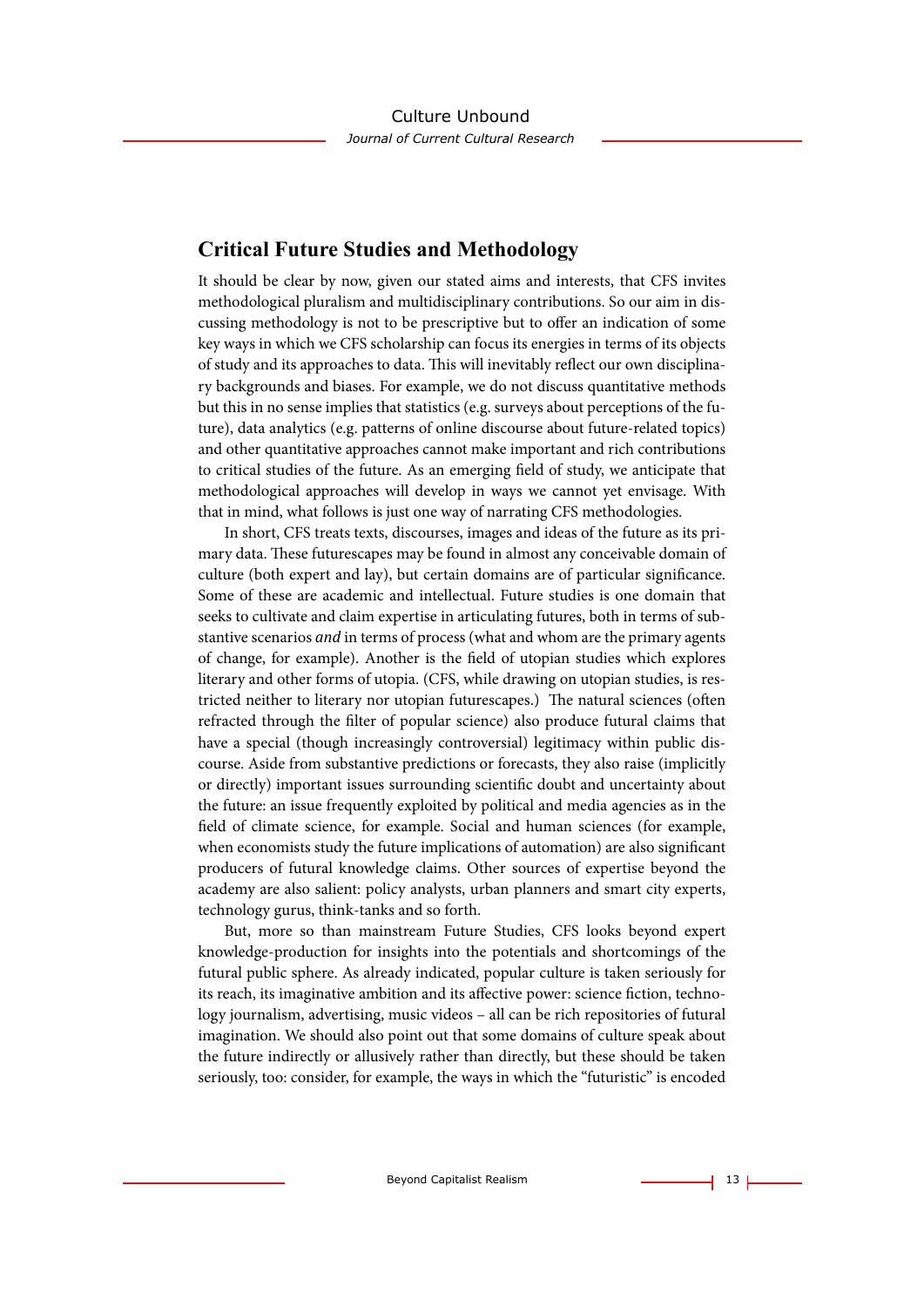into technology design or architecture.

But how do CFS scholars interrogate their data? There are too many possibilities to do justice to here. One possible starting point, though, is to reference the rich vein of methodological traditions already at our disposal, for example: hermeneutics and literary methods, critical discourse analysis, visual semiotics. But a more open-ended and inviting (if admittedly simplistic) way to begin might be to consider certain key questions that CFS scholars can ask of their data. To ofer just a sample:

*How is the future invoked?* Is it based on prediction, foresight, extrapolation from the present, speculation or fiction? Is the future directly described or just alluded to; is it presented visually; is it merely a backdrop for a narrative; is it fctionalized? And this, of course, raises interesting questions about how we extract meaningful claims about the future from fctional, non-verbal or allusive texts.

*What kind of future is evoked?* Is technology presented as the path to a brighter future (and if so, how)? Are we encouraged to retreat from the path of relentless technological upgrading through, for example, dystopian imagery of digital- / bio- / nano-technology run amok? Or through utopias premised on a retreat from technology and a return to nature, community, the slow and the small-scale?

*Who would want to live in such a future (and who would not)?* In reality it is often possible to discern both utopian and dystopian imagery within a single text. Partly this is a matter of subjective disposition and taste for diferent futures. But it is often bound up with structural inequalities of class, gender, race, culture and geography. Who stands to gain and who stands to lose are always critical and unavoidable questions.

*What sort of people live in such a future?* Visions of the future often contain anthropological values and assumptions that demand to be unpacked. Utopian futurescapes may be problematically premised on a supposed universal appetite for order, productivity or harmonious close-knit communities, for example. Or dystopian futures may contain questionable assumptions about the inevitable return to a state of nature in the face of infrastructural collapse.

*How are we expected to arrive at this future?* Is this future presented as our inevitable fate or destiny? Or does it depend on particular agents of change? What or who are these agents? Are they institutions, visionary innovators or collective movements for change? Or are there non-human agents in the driving seat as the prophets of the "singularity" (Kurzweil 2006) – who postulate that intelligent tech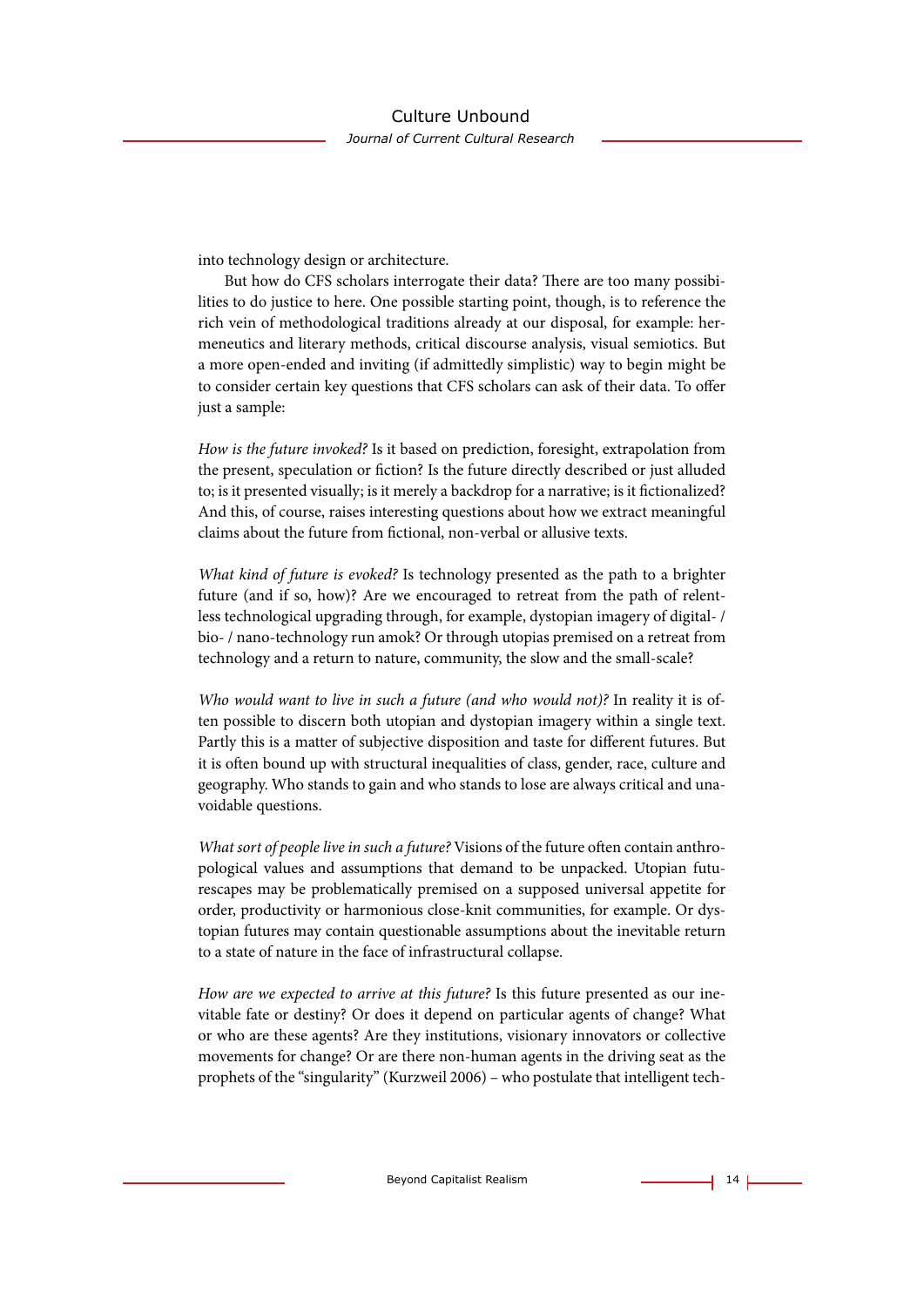nology will take control its own evolution – would have us believe? Various other post-humanist and anti-humanist perspectives on the future would also challenge as a fantasy the notion that humans are in the driving seat.3 Whether through explicit or implicit reference, or through silence on the topic, visions of the future are always premised on assumptions about agency and the politics of change, and these too demand to be unpacked.

*What is the persuasive power of such a vision?* What are the rhetorical or aesthetic devices shaping the appeal or potency of this vision? For example, dystopian futurescapes can clearly be both repellent and seductive: why?

*What's the history behind this vision of the future?* Is it a new vision? How is it shaped (consciously or otherwise) by other texts or by the history of ideas? What lessons from history can be brought to bear on our assessment of this futurescape?

The questions listed so far may erroneously suggest that CFS is only interested in decoding futural texts. But this is not the case. It is also vitally important to pose questions about the conditions under which these texts are produced – for the sake of simplicity, we call this the political economy of the future. Salient questions here would include:

*Who are the actors (institutions, individuals etc.) producing and propagating images of the future?* What are their interests? What resources and power do they bring to bear? How do diferent actors interact? An actor-network perspective, for example, might broaden the range of actors to include non-human actors, from media platforms to library classifcation systems.

*What are the institutional arrangements (from scienti*f*c institutes to popular and online media) shaping the circulation and discussion of images of the future?* What are the economic, political and technological imperatives shaping these arrangements? What alternative institutional arrangements can we imagine that might diversify or democratize public consideration of the future? What are the media systems shaping our futural public sphere?

*How are ideas of the future discussed and contested in public life?* What are the protocols shaping the contestation of ideas? Do futural public spheres (whether on Twitter or in the university seminar) privilege certain cultural norms of participation? Are they best understood as a deliberative or confictual spaces? Who do these protocols favour, and why? What alternative protocols would give otherwise excluded or marginal interests a greater voice in debates over the future?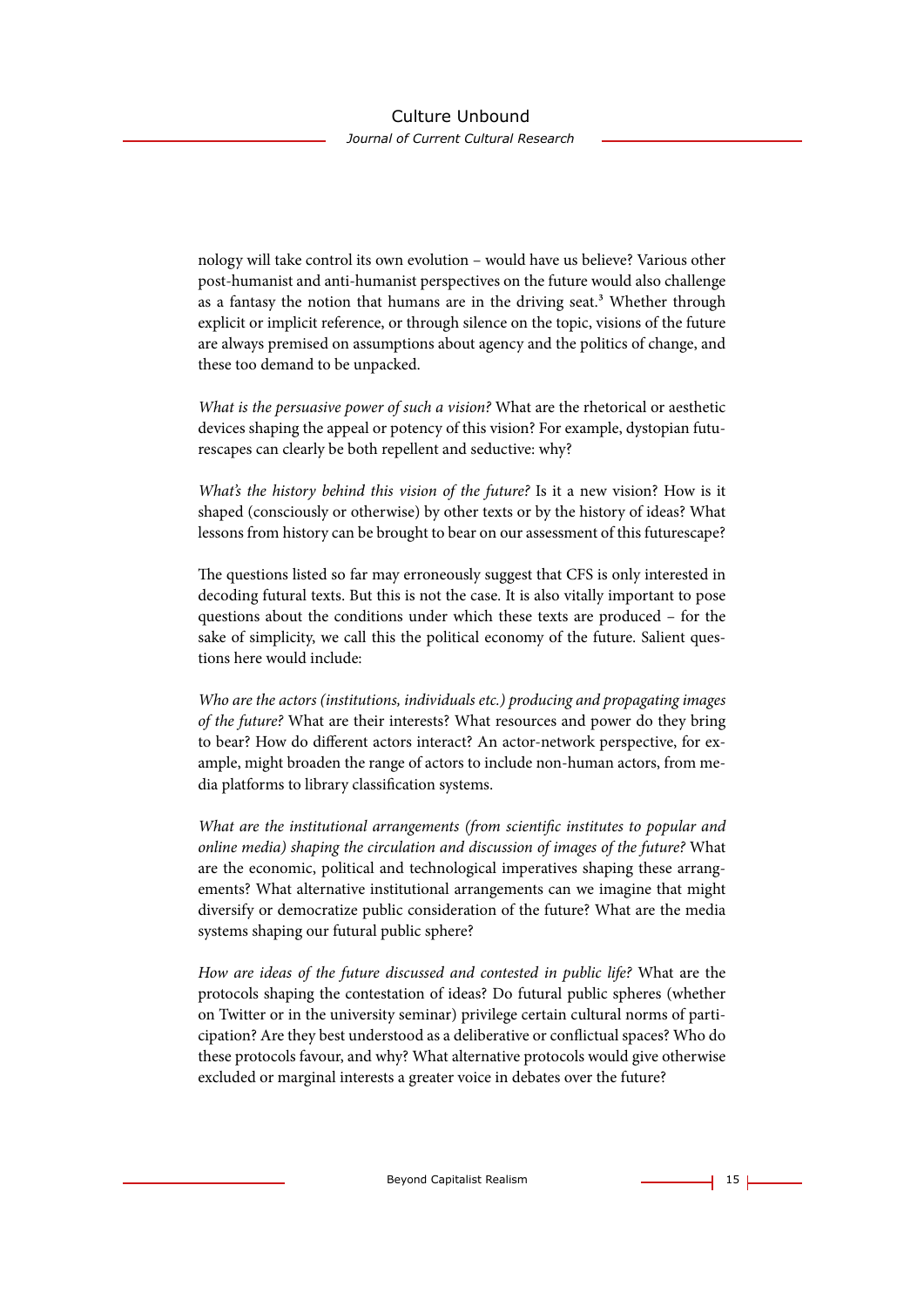*Who are the agenda-setting and gatekeeping powers in the futural public sphere?* Who has the problem-stating prerogative and why? Where we speak of news values that determine what can be legitimately considered news ("dog bites man" vs "man bites dog"), can we also speak of future values (e.g. an animal species extinction event vs the threat of human extinction)?

*What potential impact could this vision of the future have?* Is popular reach (e.g. the box office success of the *Hunger Games* films) the most salient factor, or is it the way themes and ideas provoke discussion, infuence thinking or inspire action?

These are relatively simple starting questions, though the answers themselves will rarely be straightforward. And there is another, more complex, question that we will highlight here, which can be formulated as follows: what is the relationship between *future imagination* and *future imaginaries*? In our conception of CFS, it's important to interrogate "future imaginaries", that is, ideas about the future which, at least in some – usually powerful – quarters, become taken-for-granted or congealed discourses. This includes utopian ideals such as the technological or digital sublime as well as realist or post-utopian discourses of, for example, sustainable development or climate change mitigation – both of the latter have become congealed as obvious and unproblematic while questions over whether they are even coherent or viable as concepts get pushed to the margins. On the other hand, progress, as a key imaginary of Western modernity, has become less obvious or unproblematic in recent decades. Faith in progress had, of course, taken a battering in the early 20th century, and was discursively rebuilt in the post-war period. In other words, the victories of social imaginaries are always provisional (if not always "fragile") ones.

The concept of the imaginary is derived from philosophers Cornelius Castoriadis (1998) and Charles Taylor (2002). Today it is used in diferent contexts and with variations such as the social imaginary, the cultural imaginary, and the global imaginary. While it is not always easy to separate the term from that of the imagination, we believe the distinction is important for CFS. When imagination congeals into something taken-for-granted it becomes a social or cultural imaginary. These shared understandings, by receding into the background, guide us in our common practices. As Taylor (2002: 106) states, "it incorporates a sense of normal expectation that we have of one another, the kind of common understanding which enables us to carry out the collective practices that make up our social life". And as historian Samuel Moyn (2014: 120) has emphasized, the concept of the social imaginary is intimately connected with the social order. According to Manfred B. Steger (2008), the social order of globalization has been characterized by the rise of "a new global imaginary", destabilizing notions of nationhood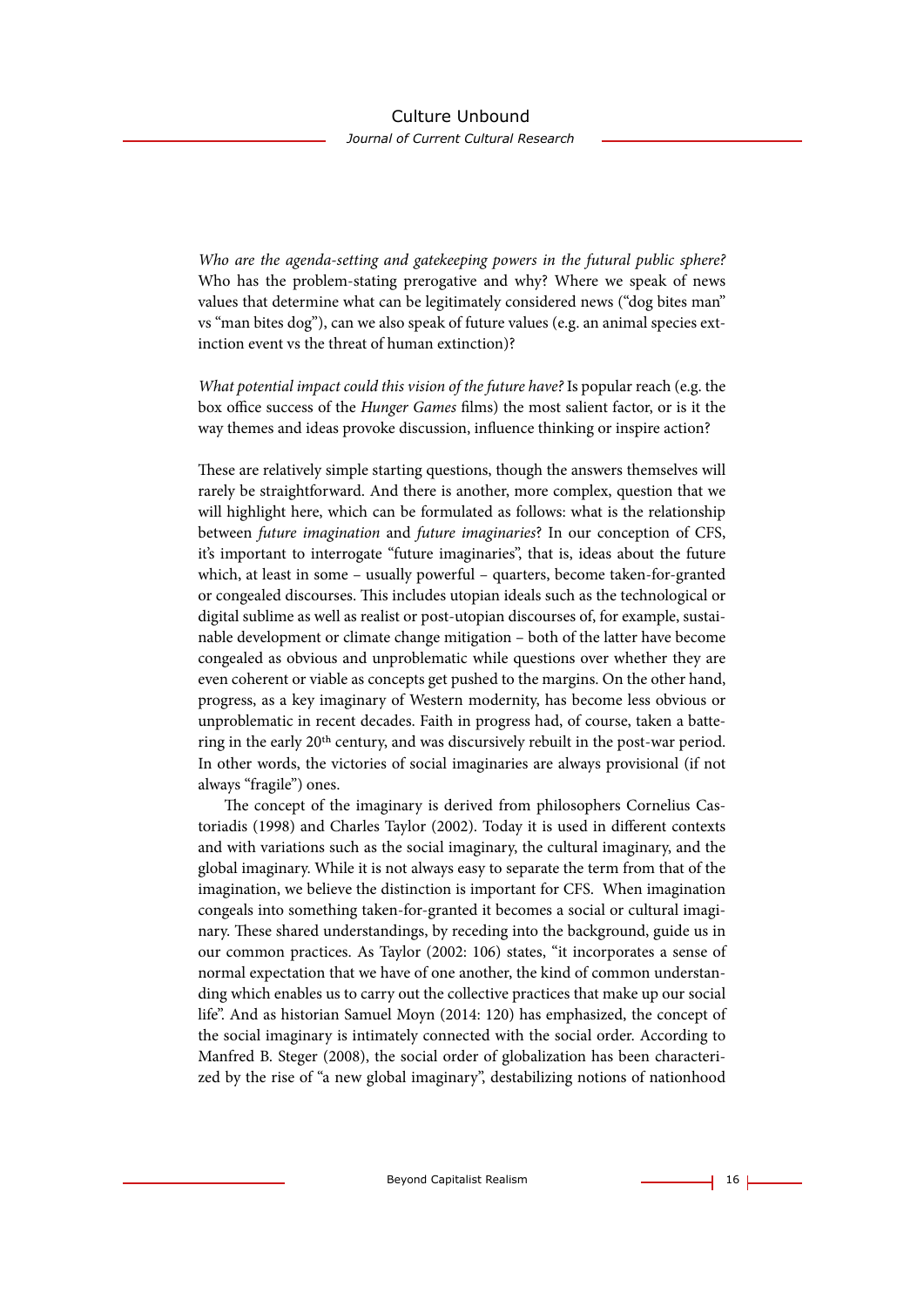and borders. The changing ideational landscape is closely related to "the forces of 'globalization', defned here as the expansion and intensifcation of social relations across world-time and world-space" (xiii-iv). The global imaginary is premised on "increased interconnectedness and increased awareness of it", as anthropologist Tomas Hylland Erikson (2007: 4) puts it. Tis awareness of a global condition (which once required the act of conscious imagination) came to be increasingly taken-for-granted. For our purposes, it is sufficient to acknowledge that this global imaginary also became a future imaginary, in the sense that it would require a conscious act of imagination to conceive the future as any other than an intensifcation of globalizing dynamics. It is possible to argue, of course, that recent and ironically global phenomena, such as the rise of the nationalist Far Right and resurgent interest in economic protectionism, cast the enduring hold of the global imaginary in some doubt.

Apart from globalization, it is possible to briefy identify a number of future imaginaries. One obvious example is digitization: it is increasingly difficult to conceive of anything other than an intensifcation of digital ubiquity as developments like wearable computing, smart cities and the "Internet of Things" continue apace. Whether these developments are conceived in terms of the digital sublime or a digital dystopia (the latter rendered eerily in the near futurescapes of British TV show *Black Mirror*, for example) does not alter the pervasive sense of inevitability. It is hard to imagine a future that is less, rather than more, pervasively digitized than the present. While there is no space here to discuss them in detail, automation, innovation and smart technologies are arguably other prominent examples of prevalent future imaginaries: it takes considerable imaginative efort, to envisage future without progressive automation, spectacular innovation or increasingly "intelligent" machines.

But the point of drawing our critical attention to future imaginaries is not merely to dethrone, defamiliarize or loosen them. We see such deconstructive work as essential to CFS but also suggest that imaginaries can work not only to constrain future thinking but also positively as the semantic ground for expansive and potentially radical thinking. Like utopias, they can expand as well as shrink our horizons. An example would be the idea of human rights. This is already embedded in the social imaginary but embodies an implicit indeterminacy. The idea of universal human rights may be dismissed as an exhausted or, worse still, oppressive ideological project (e.g. it can never live up to its promise, it excludes certain groups, it's an alibi for cultural imperialism or military invasion). But it can alternatively be viewed as a perpetually unfnished project that demands radical rethinking of social structures: will internet access or basic incomes become staple human rights in the future, for example, or will the rights of humans be extended toward non-human entities? Progress, another of modernity's key imaginaries,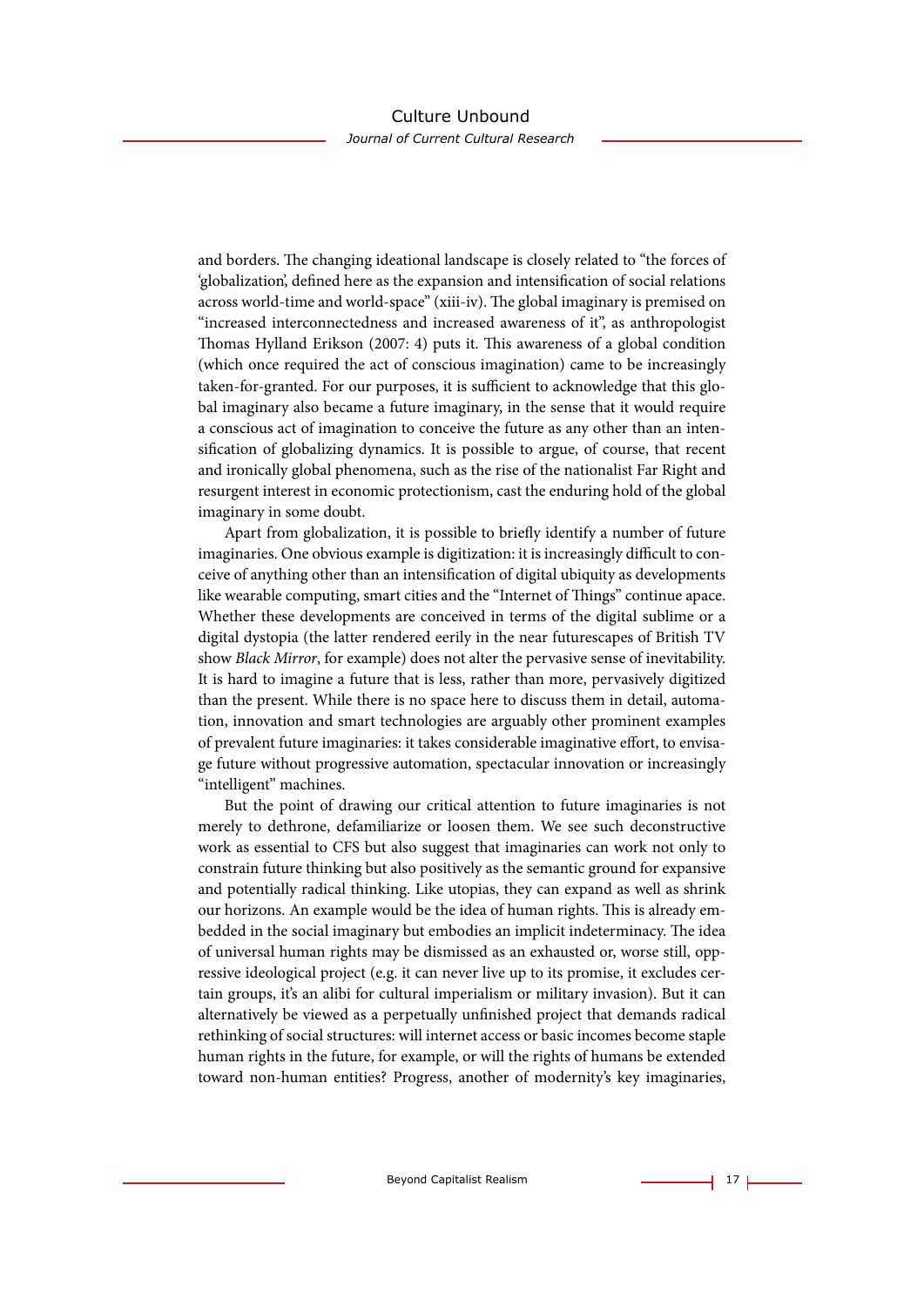can also function to narrow our imagination (when it is unquestioned) or as the ground for expansive thinking as, for example, when it gives rise to discussion over the relative values of economic versus ethical progress. Understood this way, future imaginations and future imaginaries are dialectically entwined: we can use imaginaries as the basis for stretching our imagination from what Arjun Appadurai (2013), in his "anthropology of the future," calls the politics of the probable towards the politics of the possible.

As CFS scholars, then, we are interested in both negative (critical) and positive (reconstructive) modes. We are infuenced here by Levitas (herself infuenced by Ernst Bloch) who argues that utopia, understood as a method rather than a goal, is vital to what she calls "the Imaginary Reconstitution of Society":

It provides a critical tool for exposing the limitations of current policy discourses about economic growth and ecological sustainability. It facilitates genuinely holistic thinking about possible futures, combined with refexivity, provisionality and democratic engagement with the principles and practices of those futures. And it requires us to think about our conceptions of human needs and human fourishing in those possible futures. (2013: xi)

For Levitas, the utopian method has three aspects. An archaeological mode entails the kinds of critical examination of texts, discourses and practices to which we have already alluded. Embedded within those texts are both surface-level claims about the future, but also deeper-lying values, assumptions and impulses (whether utopian, realist or dystopian) that need to be interrogated. An ontological mode asks, at it simplest, "who do we want to be?" and speculates on the kinds of human agent that will populate our various imagined futures. In this mode, which we have also alluded to above, we engage with the future of human values, ethics and dispositions – in short, future subjectivities. An architectural mode is reconstructive and entails speculating on the kinds of policies, social infrastructure and institutions that would need to be built to support various imagined futures geared towards human flourishing (2013: 153-220). It means switching between a default "hermeneutics of suspicion" and a "hermeneutics of faith" (Ricoeur cited in Josselson 2004) in which we aim to shed light on and give voice to potentially productive ways of thinking about the future that are frequently relegated to the margins of public culture. We suggest that this mode can include speculation on new technological innovations that might enrich society in the future. But it is important to note the stark contrast between Levitas' holistic, threefold approach and the narrow technological determinism that characterizes the utopian imaginings of the Silicon Valley elite. The impor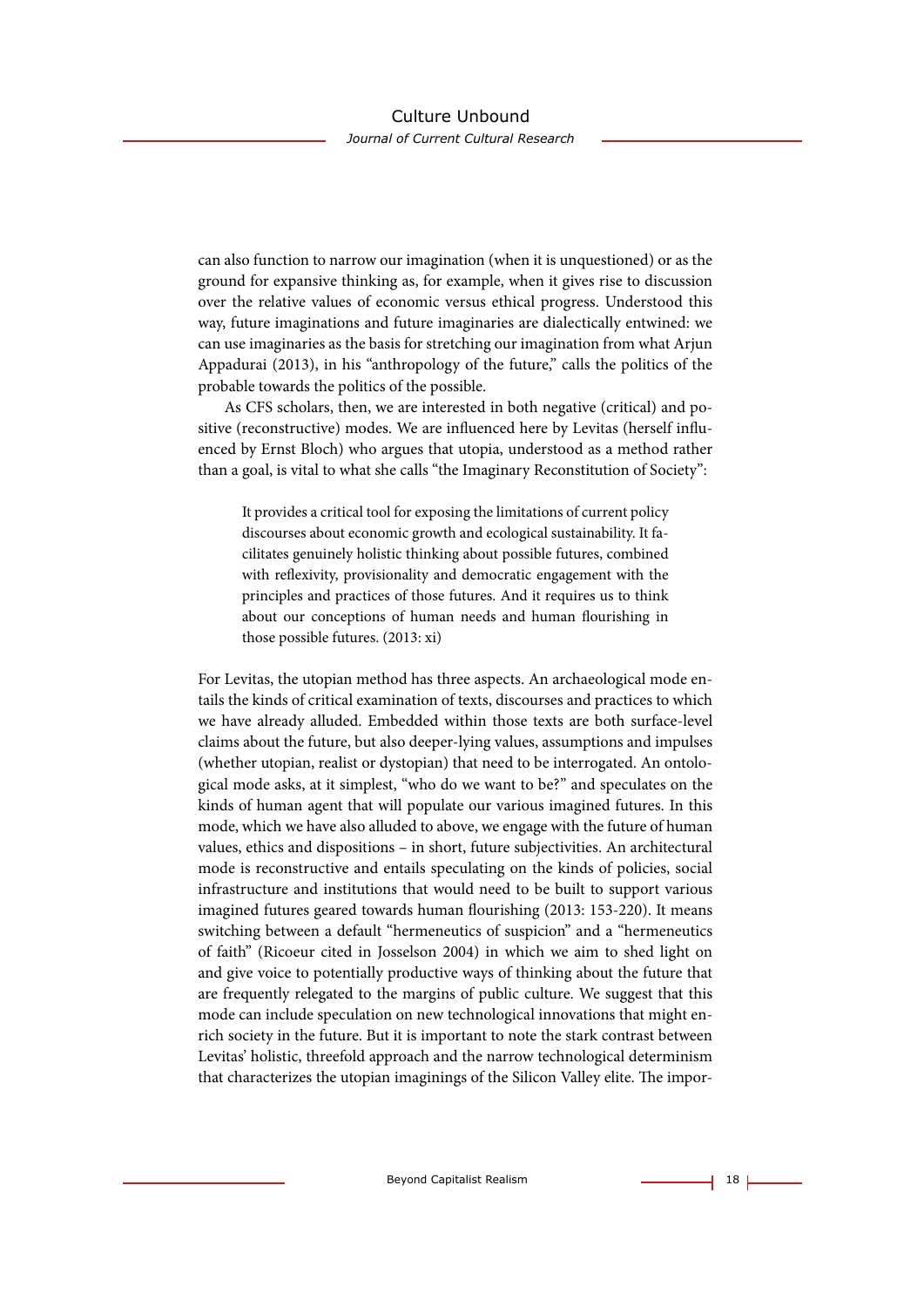tant point to is to avoid narrowing the imaginative feld: we should be cautious about neo-Luddite reactions against technology that risk constraining progressive thinking about the future, but equally we should resist the seductions of simplistic technical fxes to social problems – what Evgeny Morozov (2014) terms 'solutionism' – profered by the digital technocrats.

# **Conclusion: On the Ethics of Critical Future Studies**

We have presented CFS as a feld of study open to diverse disciplinary, methodological, philosophical and political perspectives. But we do not see CFS as value-neutral. While committed to rigorous scholarship, CFS entertains a broad ethico-political commitment. In the interests of refexivity and in the hope of encouraging scholars to contribute and collaborate, we close with a brief statement of values motivating us in this project.

As we fnish writing this paper, Donald Trump presidency is only days old and the horrifying executive orders are piling up. It can seem like we are witnessing a rapid, rather than slow, cancellation of the future. Orwell's *1984* is a bestseller once again, with popular media discussing its insights into the current new reality of "alternative facts" rather than a future we risk sliding towards. It would be easy to claim we cannot aford the luxury of speculating on positive futures when all our critical energies are required for fghting battles in the present. Of course, fghting battles in the present depends on some conception of a desired and/or feared future. Longer-term, utopian thinking about the future, though, may seem out of place today when mere survival (of democratic institutions, human rights, refugees, or the human race as a whole) presents itself as a desirable future needing to be fought for. But this may be a false dilemma: not only can the rearguard fght for survival co-exist with contemplation of better possible futures, it can surely be energized and enriched by it.

We can challenge not only the deep pessimism of those who believe the future is now an inevitable catastrophe but also the horizon of low expectations at stake when we imagine it is unrealistic to hope for anything more than the fragile continuation of civilization and the mitigation of the worst consequences of our current trajectories. CFS aims to be a modest but signifcant part of that challenge.

Fortunately, many around the world are battling to "uncancel" the future. As we write, for example, huge protests are swelling across the US against the threat of neo-fascism. It is an exciting as well as daunting time to be studying the future. CFS is committed to the values of an open, democratized and vigorous futural public sphere, in which diverse ideas about the future are given voice and critically examined. CFS starts from the position that the future is "open" – although we can never predict or create the future with certainty, as citizens we can intervene and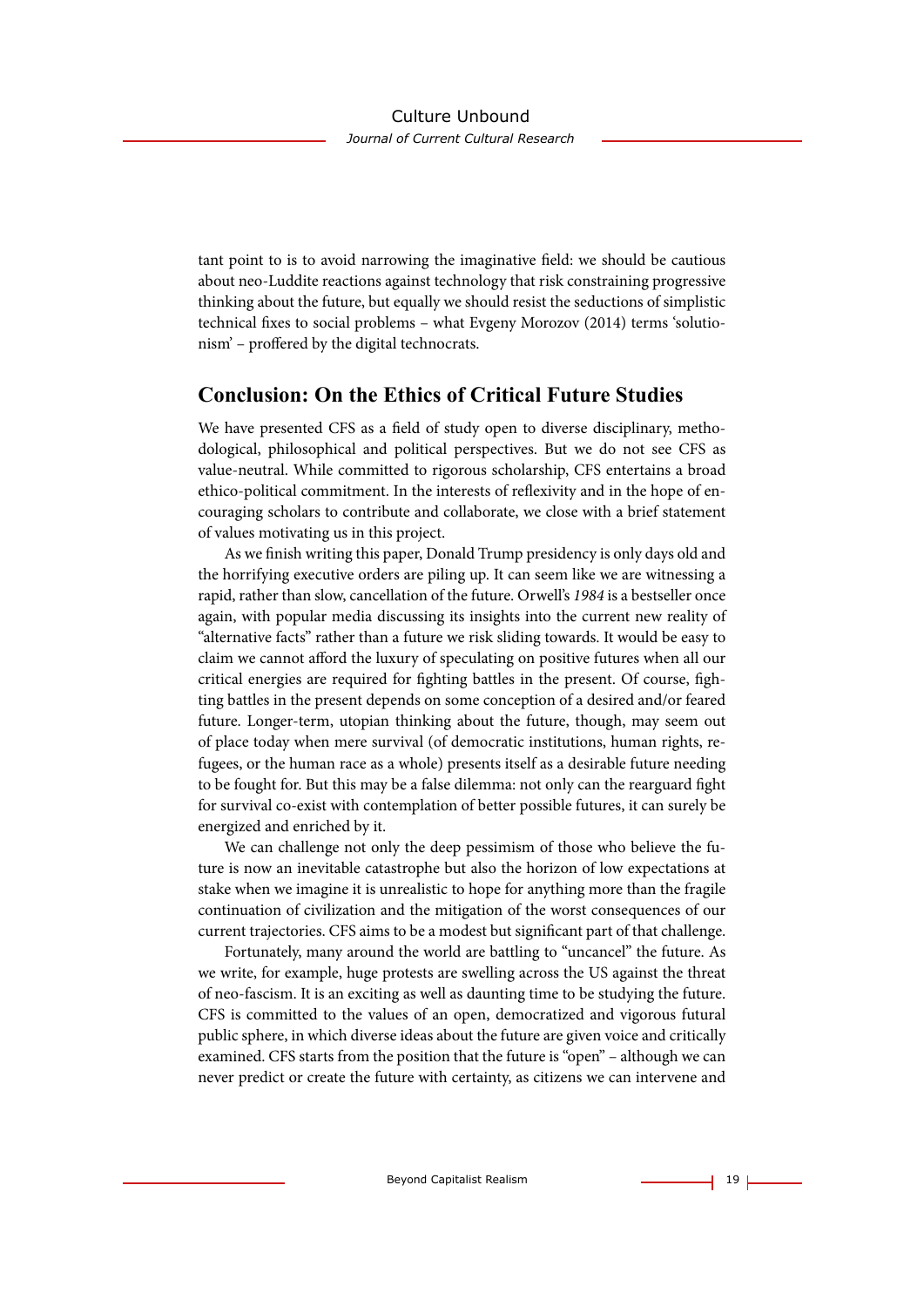work against powerful interests narrowing and monopolizing our futural imagination.

CFS is motivated by a utopian impulse. This does not mean faith in specific or closed utopias. It means instead that, in addition to sharp critical faculties, a vigorous futural public sphere depends on positive, hopeful and ambitious imagination. CFS could be understood as motivated by an "emancipatory interest" in the sense commonly associated with critical theory. We make that connection cautiously, however, as we envisage CFS as inclusive, not necessarily tied to post-capitalist futures which the association with critical theory might imply: our interest lies in expanding the repertoire of potential futures available for public refection. Visions both of reforming and surpassing capitalism have their place in that.

CFS, in short, is a project founded on hope. Hope is not optimism (cf. Eagleton 2015). Not only does optimism seem ill-advised in our current predicament, it can also function as an alibi for passivity as faith in the future absolves us of responsibility. Hope too can engender passivity (keeping one's fngers crossed, for example). But hope – especially fragile hope, which may well be the most apt sort today – can also engender a sense of urgency and excitement. CFS declares itself to be motivated not merely by curiosity about the future, but also by a sense of urgency, fragility, excitement and hope.

**Luke Goode** is Associate Professor of Media and Communication at the School of Social Sciences, University of Auckland, Aoteaoroa New Zealand. His teaching and research interests focus on new media technologies and their social and political impacts, digital culture and science fction. E-mail: [l.goode@auckland.ac.nz](mailto:l.goode%40auckland.ac.nz%20?subject=)

**Michael Godhe** is Senior Lecturer at Culture, Society and Media Production (KSM) at the Department for Studies of Social Change and Culture, Campus Norrköping at Linköping University. He is currently fnishing a book on the mediatization of the space project in Sweden 1900—1957. E-mail: [michael.godhe@liu.se](mailto:michael.godhe%40liu.se%20?subject=) 

#### **Acknowledgements**

We would like to thank the participants on the Higher Seminar for History of Ideas at Södertörn University, and the Seminar of Cultural Studies Tema, Linköping University for their helpful comments on an earlier version of the article. We would also like to thank Magnus Rodell for his generous and constructive comments.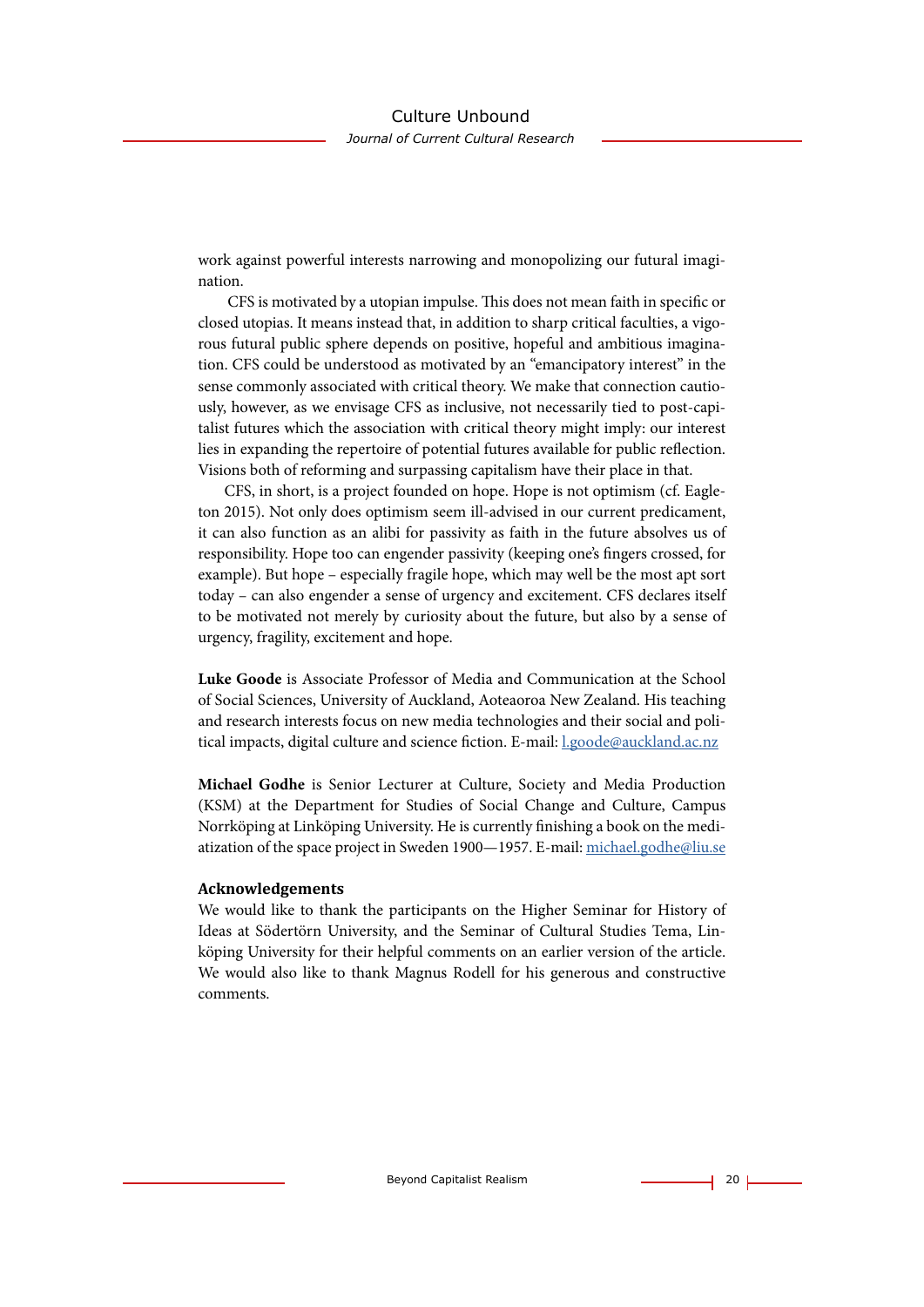#### Culture Unbound

*Journal of Current Cultural Research*

### **Notes**

1Scholarly journals in Future Studies include: *Futures* (1968-); *Journal of Future Studies* (1996-); *Foresight* (1999-); E*uropean Journal of Futures Research* (2013-).

 $2$ The qualifier "soft" is necessary here insofar as "hard" forms of (for example technological or economic) determinism are, by defnition, inhospitable to alternative perspectives.

<sup>3</sup>Examples would include radical ecological perspectives premised broadly on the 'Gaia Hypothesis' (Lovelock, 2000); the recently ascendent philosophical school of 'New Materialism' or 'Object-Oriented Ontology' (e.g. Coole and Frost 2010); the anti-humanism of philosopher John Gray (e.g. 2002); or the 'big history' approaches popularized by, for example, Yuval Harari (e.g. 2011).

#### **References**

Appadurai, Arjun (2013): *The Future as Cultural Fact: Essays on the Global Condition*, London: Verso.

Baccolini, Rafaella and Tom Moylan (eds.) (2003): *Dark Horizons: Science Fiction and the Dystopian Imagination*, New York: Routledge.

Berardi, Franco (2011): *After the Future*, Oakland, CA: AK Press.

Bradley, Karin and Johan Hedrén (eds) (2014): *Green Utopianism: Perspectives, Politics and Micro-Practices*, New York: Routledge.

Bregman, Rutger (2016): *Utopia for Realists: The Case for a Universal Basic Income, Open Borders, and a 15-hour Workweek*, London: Little, Brown Book Group.

Brown, Wendy (1999): "Resisting Left Melancholy", *Boundary 2*, 26:3, 19-27.

Castoriadis, Cornelius (1998): *The Imaginary Institution of Society*, Oxford: Blackwell.

Coole, Diana and Samantha Frost (eds) (2010): *New Materialisms: Ontology, Agency, and Politics*, Durham, NC: Duke University Press.

- de Wilde, Rein (2000): *De Vorspeller: Een kritiek op de toekomstindustrie*, Amsterdam: de Balie.
- Eagleton, Terry (2015): *Hope Without Optimism*, Charlottesville, VA: University of Virginia Press.
- Fisher, Mark (2009): *Capitalist Realism: Is there no Alternative?*, Winchester: Zero Books.
- Fisher, Mark (2014): *Ghosts of My Life: Writings on Depression, Hauntology and Lost Futures*, Winchester: Zero Books.

Frase, Peter (2016): *Four Futures: Life After Capitalism*, London: Verso.

Galtung, Johan and Sohail Inayatullah (eds) (1997): *Macrohistory and Macrohistorians: Perspectives on Individual, Social and Civilizational Change*, Westport, CT: Praeger Press.<br>Godhe, Michael (2010): "Literature of estrangement': Några linjer i feministisk ut-

Godhe, Michael (2010): "'Literature of estrangement': Några linjer i feministisk ut- opi- och sf-forskning", Michael Godhe & Jonas Ramsten (eds.): *Möjliga världar: Tekniken, vetenskapen och science fiction, Stockholm: Carlssons, 157-178.* 

- Gray, John (2002): *Straw Dogs: Thoughts on Humans and Other Animals*, London: Granta.
- Harari, Yuval (2011): *Sapiens: A Brief History of Humankind*, New York: Harper Collins.

Hylland Eriksen, Thomas (2007): *Globalization: The Key Concepts*, New York: Berg.

Inayatullah, Sohail (2010): *Questioning the Future: Methods and Tools for Organi- zational and Societal Transformation*, Tamsui: Tamkang University Press.